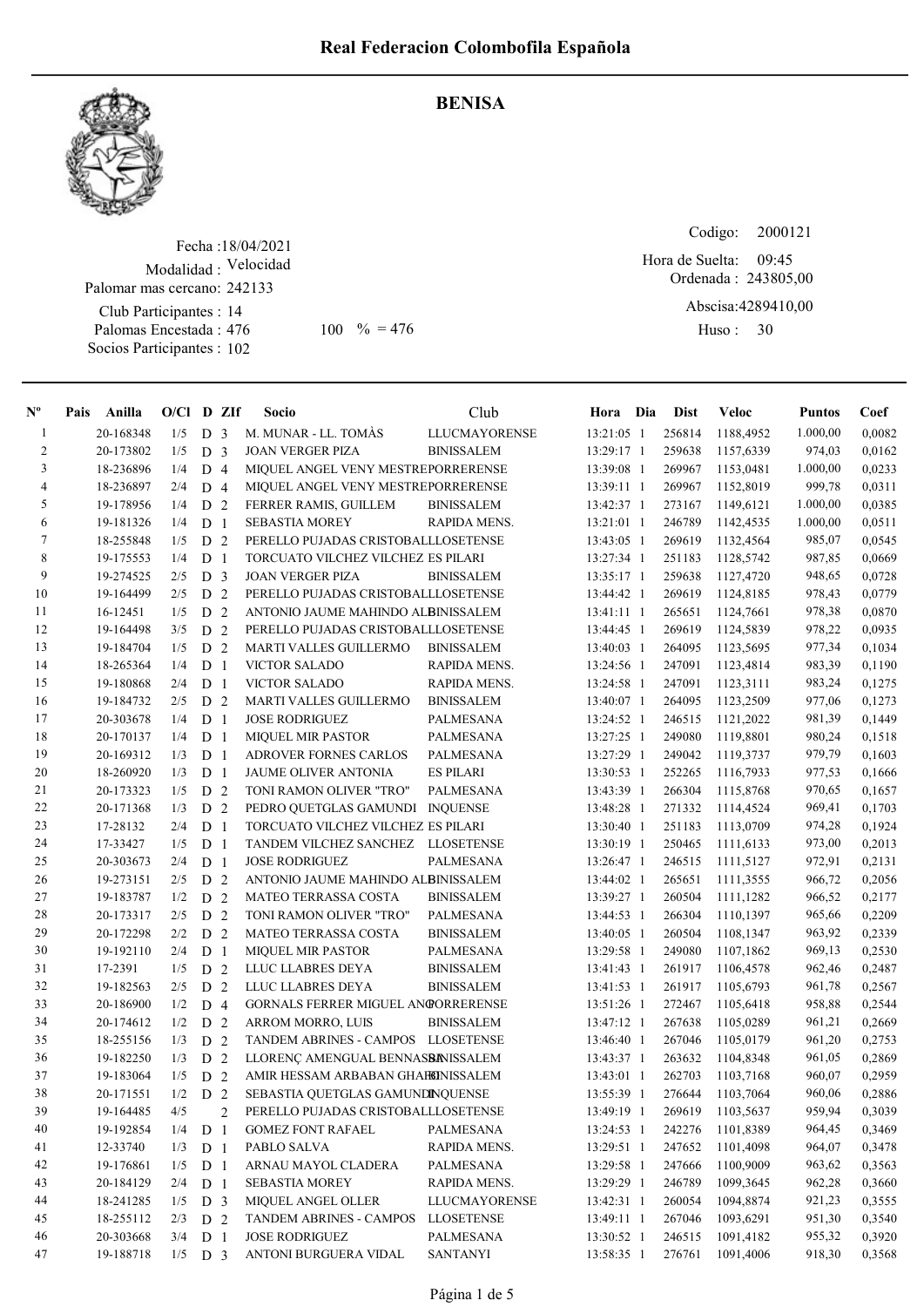| Anilla<br>O/Cl D ZIf<br>Pais<br>Socio<br>Club<br>Dia<br><b>Dist</b><br>Veloc<br>Coef<br>Hora<br><b>Puntos</b><br>48<br>19-188781<br><b>SANTANYI</b><br>918,18<br>$2/5$ D 3<br>ANTONI BURGUERA VIDAL<br>13:58:37 1<br>276761<br>1091,2571<br>49<br>19-190993<br>14:25:32 1<br>306128<br>946,39<br>1/5<br>D <sub>4</sub><br><b>JAIME CUTILLAS BERGAS</b><br><b>MENS. ARTA</b><br>1091,2357<br>50<br>19-274595<br>3/5<br>D <sub>3</sub><br><b>JOAN VERGER PIZA</b><br><b>BINISSALEM</b><br>13:43:11 1<br>259638<br>1090,0763<br>917,19<br>51<br>19-184142<br>1/3<br>D <sub>2</sub><br>MIGUEL SAURINA MORAGUES BINISSALEM<br>13:53:03 1<br>270291<br>1089,6634<br>947,85<br>52<br>20-157702<br>1/5<br>D <sub>4</sub><br><b>DAMIA VIDAL</b><br>14:04:23 1<br>281692<br>1086,0066<br>941,85<br><b>MANACOR</b><br>53<br>19-172051<br>2/5<br>D <sub>4</sub><br><b>DAMIA VIDAL</b><br><b>MANACOR</b><br>14:04:27 1<br>281692<br>941,61<br>1085,7275<br>54<br>19-187314<br>1/4<br>D <sub>1</sub><br><b>MARINA GIL</b><br>13:39:29 1<br>254581<br>1085,7104<br>950,33<br><b>PALMESANA</b><br>55<br>1/3<br>D <sub>4</sub><br>ANTONI BLANCH ALCINA<br>277973<br>939,44<br>19-187698<br><b>SANTANYI</b><br>14:01:37 1<br>1083,2227<br>56<br>ANTONI PERELLÓ VIDAL<br>17-6361<br>1/4<br>D <sub>3</sub><br><b>SANTANYI</b><br>13:59:17 1<br>275390<br>1083,0045<br>911,24<br>57<br>19-187434<br>1/5<br>D <sub>4</sub><br><b>TANDEM MUNTANER MORA</b><br><b>PORRERENSE</b><br>13:49:56 1<br>264949<br>1081,7188<br>938,13<br>58<br>ANTONI PERELLÓ VIDAL<br>20-183506<br>2/4<br>D <sub>3</sub><br><b>SANTANYI</b><br>13:59:36 1<br>275390<br>910,10<br>1081,6575<br>59<br>19-275100<br>D <sub>2</sub><br>TORRES LUQUE CRISTOBAL<br><b>LLOSETENSE</b><br>14:13:09 1<br>288628<br>936,28<br>1/4<br>1076,3677<br>ANTONI PERELLÓ VIDAL<br>60<br>20-183580<br>D <sub>3</sub><br><b>SANTANYI</b><br>14:00:58 1<br>275390<br>905,24<br>3/4<br>1075,8823<br>16-40717<br>D <sub>4</sub><br><b>TANDEM JORDI-TOLO</b><br>14:23:08 1<br>298528<br>930,86<br>61<br>1/4<br><b>MANACOR</b><br>1073,3269<br>62<br>20-162359<br>1/2<br>D <sub>3</sub><br>SASTRE GONZALEZ ANGEL<br><b>CAMPOS</b><br>13:59:01 1<br>271901<br>900,63<br>1070,4061<br>63<br>19-188301<br>1/5<br>D <sub>3</sub><br><b>DAMIÁ PONS VIDAL</b><br><b>SANTANYI</b><br>14:06:09 1<br>278426<br>897,06<br>1066,1536<br>M. MUNAR - LL. TOMÀS<br>64<br>20-177063<br>2/5<br>D <sub>3</sub><br>13:45:58 1<br>256814<br>896,73<br>LLUCMAYORENSE<br>1065,7657<br>65<br>19-171088<br>1/2<br>D 4<br><b>JOSE LEBRON LINARES</b><br><b>MANACOR</b><br>287905<br>924,15<br>$14:15:11$ 1<br>1065,5913<br>66<br>3/5<br>D <sub>2</sub><br>926,10<br>16-12425<br>ANTONIO JAUME MAHINDO ALBINISSALEM<br>$13:54:31$ 1<br>265651<br>1064,6623<br>67<br>16-40583<br>D <sub>4</sub><br>298528<br>922,78<br>2/4<br>TANDEM JORDI-TOLO<br><b>MANACOR</b><br>14:25:34 1<br>1064,0181<br>68<br>3/5<br>D <sub>3</sub><br>ANTONI BURGUERA VIDAL<br>14:05:11 1<br>276761<br>895,01<br>18-233243<br><b>SANTANYI</b><br>1063,7153<br>69<br>20-170135<br>3/4<br>D <sub>1</sub><br>PALMESANA<br>13:39:27 1<br>249080<br>1062,4014<br>929,92<br><b>MIQUEL MIR PASTOR</b><br>919,98<br>70<br>20-157715<br>D 4<br><b>MANACOR</b><br>14:10:33 1<br>281692<br>1060,7870<br>0,5221<br>3/5<br><b>DAMIA VIDAL</b><br>71<br>20-185068<br>2/3<br>D <sub>1</sub><br>PABLO SALVA<br>RAPIDA MENS.<br>13:38:29 1<br>247652<br>928,42<br>1060,6838<br>72<br>18-238848<br>D <sub>3</sub><br><b>JAUME GINARD LLADO</b><br><b>CAMPOS</b><br>$14:05:51$ 1<br>276571<br>892,10<br>1/4<br>1060,2684<br>73<br>19-187419<br>D <sub>2</sub><br>13:53:26 1<br>262703<br>919,82<br>2/5<br>AMIR HESSAM ARBABAN GHAFEINISSALEM<br>1057,4386<br>74<br>20-187426<br>5/5<br>$\overline{2}$<br>PERELLO PUJADAS CRISTOBALLLOSETENSE<br>14:00:00 1<br>269619<br>919,72<br>1057,3294<br>75<br>17-28557<br>3/3<br>D <sub>2</sub><br>TANDEM ABRINES - CAMPOS LLOSETENSE<br>13:57:36 1<br>267046<br>1057,1892<br>919,60<br>76<br>20-169579<br>2/4<br>D <sub>1</sub><br><b>GOMEZ FONT RAFAEL</b><br>PALMESANA<br>242276<br>924,90<br>13:34:17 1<br>1056,6664<br><b>CAMPOS</b><br>77<br>18-238905<br>2/4<br>D <sub>3</sub><br><b>JAUME GINARD LLADÓ</b><br>14:07:31 1<br>276571<br>1053,5369<br>886,44<br>78<br>20-167780<br>1/5<br>D <sub>3</sub><br>MONSERRAT RAFAL JULIAN<br>13:51:03 1<br>258804<br>885,01<br>LLUCMAYORENSE<br>1051,8350<br>79<br>19-193831<br>D <sub>4</sub><br>JUAN JORDA JUAN FRANCISCOMENS. ARTA<br>301576<br>912,21<br>1/5<br>14:31:43 1<br>1051,8258<br>80<br>17-33402<br>2/5<br>D <sub>1</sub><br>TANDEM VILCHEZ SANCHEZ<br><b>LLOSETENSE</b><br>13:43:48 1<br>250465<br>1048,8484<br>918,06<br>81<br>20-304717<br>2/3<br>D <sub>1</sub><br>ADROVER FORNES CARLOS<br>PALMESANA<br>13:42:32 1<br>249042<br>1048,4507<br>917,71<br>82<br>20-169263<br>ADROVER FORNES CARLOS<br>PALMESANA<br>13:42:35 1<br>249042<br>1048,2301<br>917,52<br>3/3<br>D <sub>1</sub><br>83<br>17-7010<br>1/4<br>BARTOMEU ADROVER VIDAL SANTANYI<br>14:08:29 1<br>275930<br>881,14<br>D <sub>3</sub><br>1047,2389<br>84<br>13:41:21 1<br>915,08<br>16-18313<br>3/4<br>D <sub>1</sub><br><b>VICTOR SALADO</b><br>RAPIDA MENS.<br>247091<br>1045,4453<br>85<br>906,43<br>19-190996<br><b>MENS. ARTA</b><br>14:37:54 1<br>1045,1622<br>2/5<br>D 4<br><b>JAIME CUTILLAS BERGAS</b><br>306128<br>86<br>913,93<br>17-35551<br>3/4<br>D <sub>1</sub><br>TORCUATO VILCHEZ VILCHEZ ES PILARI<br>13:45:34 1<br>251183<br>1044,1305<br>87<br>19-181265<br>1/4<br>D <sub>1</sub><br>MARCOS ROTGER SANCHEZ<br>RAPIDA MENS.<br>13:46:11 1<br>251761<br>1043,8574<br>913,69<br>$88\,$<br>D <sub>3</sub><br><b>JULIÀ BURGUERA VICENS</b><br>878,03<br>18-231514<br>1/5<br><b>SANTANYI</b><br>14:10:08 1<br>276676<br>1043,5353<br>89<br>18-253459<br>3/5<br>D <sub>4</sub><br>JAIME CUTILLAS BERGAS<br><b>MENS. ARTA</b><br>14:38:28 1<br>306128<br>1043,1440<br>904,68<br>90<br>20-164602<br>1/4<br>D <sub>1</sub><br><b>GABRIEL SORELL SALVA</b><br><b>ES PILARI</b><br>13:45:53 1<br>250466<br>1039,7814<br>910,13<br>91<br>17-11455<br>D 4<br>13:59:55 1<br>264949<br>1039,3553<br>901,39<br>2/5<br>TANDEM MUNTANER MORA<br>PORRERENSE<br>92<br>18-235827<br>3/4<br>D <sub>1</sub><br><b>SEBASTIA MOREY</b><br>RAPIDA MENS.<br>13:43:50 1<br>246789<br>1033,3105<br>904,46<br>93<br>16-20829<br>D <sub>1</sub><br>ARNAU MAYOL CLADERA<br>PALMESANA<br>13:45:51 1<br>247666<br>1028,2998<br>900,08<br>2/5<br>94<br>899,62<br>20-164356<br>1/3<br>D <sub>1</sub><br><b>BOSCH MIR JUAN</b><br><b>ES PILARI</b><br>13:51:12 1<br>253040<br>1027,7823<br>ANTONI PERELLÓ VIDAL<br>95<br>20-183576<br><b>SANTANYI</b><br>14:13:04 1<br>275390<br>1027,3191<br>864,38<br>4/4<br>3<br>96<br>20-162398<br>D <sub>3</sub><br>SASTRE GONZALEZ ANGEL<br><b>CAMPOS</b><br>14:10:23 1<br>271901<br>1024,5594<br>862,06<br>2/2<br>97<br>20-170836<br>13:45:54 1<br>246515<br>1023,3084<br>895,71<br>4/4<br>1<br><b>JOSE RODRIGUEZ</b><br>PALMESANA<br>98<br>895,32<br>19-164355<br>TANDEM VILCHEZ SANCHEZ<br><b>LLOSETENSE</b><br>13:49:52 1<br>250465<br>1022,8628<br>3/5<br>D <sub>1</sub><br>99<br>18-259461<br>4/5<br>TANDEM VILCHEZ SANCHEZ<br><b>LLOSETENSE</b><br>13:50:44 1<br>250465<br>1019,2553<br>892,16<br>$\mathbf{1}$<br>100<br>856,59<br>19-176313<br>1/1<br>D <sub>3</sub><br><b>SERVER RIGO JAIME</b><br>14:00:43 1<br>260335<br>1018,0604<br>LLUCMAYORENSE<br>101<br>DAMIÁ PONS VIDAL<br>854,78<br>17-7306<br>2/5<br>D <sub>3</sub><br><b>SANTANYI</b><br>14:19:04 1<br>278426<br>1015,9061<br>102<br>19-173120<br>1/2<br>D 4<br>CRUELLAS ROSELLO JULIAN<br>14:21:22 1<br>280538<br>1015,0935<br>880,35<br><b>MANACOR</b><br>103<br>19-160947<br>D <sub>1</sub><br>247652<br>888,28<br>3/3<br>PABLO SALVA<br>RAPIDA MENS.<br>13:49:02 1<br>1014,8286<br>104<br>853,00<br>19-177209<br>2/5<br>D <sub>3</sub><br>MIQUEL ANGEL OLLER<br>14:01:31 1<br>260054<br>1013,7899<br>LLUCMAYORENSE<br>LLORENÇ PERELLÓ VIDAL<br>20-182805<br>1/4<br>D <sub>3</sub><br><b>SANTANYI</b><br>14:13:41 1<br>272232<br>1013,2076<br>852,51<br>105<br>852,13<br>106<br>18-241310<br>D <sub>3</sub><br>TÁNDEM GERMANS BALLESTERLUCMAYORENSE<br>14:03:53 1<br>262187<br>1012,7612<br>1/4<br>107<br>268544<br>851,42<br>19-177553<br>D <sub>3</sub><br>ANDRES PROHENS SALOM<br><b>LLUCMAYORENSE</b><br>14:10:23 1<br>1011,9098<br>0,8371<br>1/5<br>108<br>17-11934<br>D 4<br>MIQUEL ANGEL VENY MESTREPORRERENSE<br>14:11:54 1<br>269967<br>1011,4912<br>877,23<br>3/4<br>109<br>877,01<br>19-189205<br>277973<br>2/3<br>D <sub>4</sub><br>ANTONI BLANCH ALCINA<br><b>SANTANYI</b><br>14:19:53 1<br>1011,2399<br>110<br>878,97<br>19-190116<br>D 2<br>TORRES LUQUE CRISTOBAL<br><b>LLOSETENSE</b><br>14:30:38 1<br>288628<br>2/4<br>1010,4843<br>111<br>D <sub>3</sub><br>849,18<br>18-241396<br>2/4<br>TÁNDEM GERMANS BALLESTERLUCMAYORENSE<br>14:04:47 1<br>262187<br>1009,2526<br>112<br>19-193402<br>D <sub>1</sub><br>ARNAU MAYOL CLADERA<br>PALMESANA<br>13:50:50 1<br>247666<br>1007,4549<br>881,83<br>3/5<br>113<br>D <sub>2</sub><br>874,84<br>16-24237<br>2/3<br>MIGUEL SAURINA MORAGUES BINISSALEM<br>14:13:45 1<br>270291<br>1005,7340<br>19-172326<br>$1/1$ D 4<br>VADELL FUSTER BUENAVENTUMENS. ARTA<br>14:44:18 1<br>299761<br>1001,5403<br>868,60 |                           | <b>BENISA</b> | 200012122 18/04/2021 |  |  |  |  |  |  |
|-----------------------------------------------------------------------------------------------------------------------------------------------------------------------------------------------------------------------------------------------------------------------------------------------------------------------------------------------------------------------------------------------------------------------------------------------------------------------------------------------------------------------------------------------------------------------------------------------------------------------------------------------------------------------------------------------------------------------------------------------------------------------------------------------------------------------------------------------------------------------------------------------------------------------------------------------------------------------------------------------------------------------------------------------------------------------------------------------------------------------------------------------------------------------------------------------------------------------------------------------------------------------------------------------------------------------------------------------------------------------------------------------------------------------------------------------------------------------------------------------------------------------------------------------------------------------------------------------------------------------------------------------------------------------------------------------------------------------------------------------------------------------------------------------------------------------------------------------------------------------------------------------------------------------------------------------------------------------------------------------------------------------------------------------------------------------------------------------------------------------------------------------------------------------------------------------------------------------------------------------------------------------------------------------------------------------------------------------------------------------------------------------------------------------------------------------------------------------------------------------------------------------------------------------------------------------------------------------------------------------------------------------------------------------------------------------------------------------------------------------------------------------------------------------------------------------------------------------------------------------------------------------------------------------------------------------------------------------------------------------------------------------------------------------------------------------------------------------------------------------------------------------------------------------------------------------------------------------------------------------------------------------------------------------------------------------------------------------------------------------------------------------------------------------------------------------------------------------------------------------------------------------------------------------------------------------------------------------------------------------------------------------------------------------------------------------------------------------------------------------------------------------------------------------------------------------------------------------------------------------------------------------------------------------------------------------------------------------------------------------------------------------------------------------------------------------------------------------------------------------------------------------------------------------------------------------------------------------------------------------------------------------------------------------------------------------------------------------------------------------------------------------------------------------------------------------------------------------------------------------------------------------------------------------------------------------------------------------------------------------------------------------------------------------------------------------------------------------------------------------------------------------------------------------------------------------------------------------------------------------------------------------------------------------------------------------------------------------------------------------------------------------------------------------------------------------------------------------------------------------------------------------------------------------------------------------------------------------------------------------------------------------------------------------------------------------------------------------------------------------------------------------------------------------------------------------------------------------------------------------------------------------------------------------------------------------------------------------------------------------------------------------------------------------------------------------------------------------------------------------------------------------------------------------------------------------------------------------------------------------------------------------------------------------------------------------------------------------------------------------------------------------------------------------------------------------------------------------------------------------------------------------------------------------------------------------------------------------------------------------------------------------------------------------------------------------------------------------------------------------------------------------------------------------------------------------------------------------------------------------------------------------------------------------------------------------------------------------------------------------------------------------------------------------------------------------------------------------------------------------------------------------------------------------------------------------------------------------------------------------------------------------------------------------------------------------------------------------------------------------------------------------------------------------------------------------------------------------------------------------------------------------------------------------------------------------------------------------------------------------------------------------------------------------------------------------------------------------------------------------------------------------------------------------------------------------------------------------------------------------------------------------------------------------------------------------------------------------------------------------------------------------------------------------------------------------------------------------------------------------------------------------------------------------------------------------------------------------------------------------------------------------------------------------------------------------------------------------------------------------------------------------------------------------------------------------------------------------------------------------------------------------------------------------------------------------------------------------------------------------------------------------------------------------------------------------------------------------------------------------------------------------------------------------------------------------------------------------------------------------------------------------------------------------------------------------------------------------------------------------------------------------------------------------------------------------------------------------------------------------------------------------------------------------------------------------------------------------------------------------------------------------------------------------------------------------------------------------------------------------------------------------------------------------------------------------------------------------------------------------------------------------------------------------------------------------------------------------------------------------------------------------------------------------|---------------------------|---------------|----------------------|--|--|--|--|--|--|
| 0,3644<br>0,3363<br>0,4046<br>0,3964<br>0,3878<br>0,3953<br>0,4456<br>0,4157<br>0,4272<br>0,4520<br>0,4425<br>0,4294<br>0,4577<br>0,4293<br>0,4790<br>0,4754<br>0,5235<br>0,4743<br>0,5219<br>0,4715<br>0,5162<br>0,5820<br>0,6023<br>0,5469<br>0,5838<br>0,5766<br>0,5900<br>0,6590<br>0,5849<br>0,6332<br>0,5503<br>0,6710<br>0,6833<br>0,6917<br>0,6319<br>0,7142<br>0,5833<br>0,7193<br>0,7260<br>0,6682<br>0,6108<br>0,7549<br>0,7216<br>0,7832<br>0,7889<br>0,7804<br>0,7247<br>0,7417<br>0,8266<br>0,8220<br>0,8304<br>0,8070<br>0,7621<br>0,7638<br>0,8738<br>0,8402<br>0,8103<br>0,8494<br>0,8404<br>0,8238<br>0,8007<br>0,8894<br>0,9500<br>0,8783<br>0,7990                                                                                                                                                                                                                                                                                                                                                                                                                                                                                                                                                                                                                                                                                                                                                                                                                                                                                                                                                                                                                                                                                                                                                                                                                                                                                                                                                                                                                                                                                                                                                                                                                                                                                                                                                                                                                                                                                                                                                                                                                                                                                                                                                                                                                                                                                                                                                                                                                                                                                                                                                                                                                                                                                                                                                                                                                                                                                                                                                                                                                                                                                                                                                                                                                                                                                                                                                                                                                                                                                                                                                                                                                                                                                                                                                                                                                                                                                                                                                                                                                                                                                                                                                                                                                                                                                                                                                                                                                                                                                                                                                                                                                                                                                                                                                                                                                                                                                                                                                                                                                                                                                                                                                                                                                                                                                                                                                                                                                                                                                                                                                                                                                                                                                                                                                                                                                                                                                                                                                                                                                                                                                                                                                                                                                                                                                                                                                                                                                                                                                                                                                                                                                                                                                                                                                                                                                                                                                                                                                                                                                                                                                                                                                                                                                                                                                                                                                                                                                                                                                                                                                                                                                                                                                                                                                                                                                                                                                                                                                                                                                                                                                                                                                                                                                                                                                                                                                                                                                                                                                                                                                                                                                        | $\mathbf{N}^{\mathbf{o}}$ |               |                      |  |  |  |  |  |  |
|                                                                                                                                                                                                                                                                                                                                                                                                                                                                                                                                                                                                                                                                                                                                                                                                                                                                                                                                                                                                                                                                                                                                                                                                                                                                                                                                                                                                                                                                                                                                                                                                                                                                                                                                                                                                                                                                                                                                                                                                                                                                                                                                                                                                                                                                                                                                                                                                                                                                                                                                                                                                                                                                                                                                                                                                                                                                                                                                                                                                                                                                                                                                                                                                                                                                                                                                                                                                                                                                                                                                                                                                                                                                                                                                                                                                                                                                                                                                                                                                                                                                                                                                                                                                                                                                                                                                                                                                                                                                                                                                                                                                                                                                                                                                                                                                                                                                                                                                                                                                                                                                                                                                                                                                                                                                                                                                                                                                                                                                                                                                                                                                                                                                                                                                                                                                                                                                                                                                                                                                                                                                                                                                                                                                                                                                                                                                                                                                                                                                                                                                                                                                                                                                                                                                                                                                                                                                                                                                                                                                                                                                                                                                                                                                                                                                                                                                                                                                                                                                                                                                                                                                                                                                                                                                                                                                                                                                                                                                                                                                                                                                                                                                                                                                                                                                                                                                                                                                                                                                                                                                                                                                                                                                                                                                                                                                                                                                                                                                                                                                                                                                                                                                                                                                                                                                                               |                           |               |                      |  |  |  |  |  |  |
|                                                                                                                                                                                                                                                                                                                                                                                                                                                                                                                                                                                                                                                                                                                                                                                                                                                                                                                                                                                                                                                                                                                                                                                                                                                                                                                                                                                                                                                                                                                                                                                                                                                                                                                                                                                                                                                                                                                                                                                                                                                                                                                                                                                                                                                                                                                                                                                                                                                                                                                                                                                                                                                                                                                                                                                                                                                                                                                                                                                                                                                                                                                                                                                                                                                                                                                                                                                                                                                                                                                                                                                                                                                                                                                                                                                                                                                                                                                                                                                                                                                                                                                                                                                                                                                                                                                                                                                                                                                                                                                                                                                                                                                                                                                                                                                                                                                                                                                                                                                                                                                                                                                                                                                                                                                                                                                                                                                                                                                                                                                                                                                                                                                                                                                                                                                                                                                                                                                                                                                                                                                                                                                                                                                                                                                                                                                                                                                                                                                                                                                                                                                                                                                                                                                                                                                                                                                                                                                                                                                                                                                                                                                                                                                                                                                                                                                                                                                                                                                                                                                                                                                                                                                                                                                                                                                                                                                                                                                                                                                                                                                                                                                                                                                                                                                                                                                                                                                                                                                                                                                                                                                                                                                                                                                                                                                                                                                                                                                                                                                                                                                                                                                                                                                                                                                                                               |                           |               |                      |  |  |  |  |  |  |
|                                                                                                                                                                                                                                                                                                                                                                                                                                                                                                                                                                                                                                                                                                                                                                                                                                                                                                                                                                                                                                                                                                                                                                                                                                                                                                                                                                                                                                                                                                                                                                                                                                                                                                                                                                                                                                                                                                                                                                                                                                                                                                                                                                                                                                                                                                                                                                                                                                                                                                                                                                                                                                                                                                                                                                                                                                                                                                                                                                                                                                                                                                                                                                                                                                                                                                                                                                                                                                                                                                                                                                                                                                                                                                                                                                                                                                                                                                                                                                                                                                                                                                                                                                                                                                                                                                                                                                                                                                                                                                                                                                                                                                                                                                                                                                                                                                                                                                                                                                                                                                                                                                                                                                                                                                                                                                                                                                                                                                                                                                                                                                                                                                                                                                                                                                                                                                                                                                                                                                                                                                                                                                                                                                                                                                                                                                                                                                                                                                                                                                                                                                                                                                                                                                                                                                                                                                                                                                                                                                                                                                                                                                                                                                                                                                                                                                                                                                                                                                                                                                                                                                                                                                                                                                                                                                                                                                                                                                                                                                                                                                                                                                                                                                                                                                                                                                                                                                                                                                                                                                                                                                                                                                                                                                                                                                                                                                                                                                                                                                                                                                                                                                                                                                                                                                                                                               |                           |               |                      |  |  |  |  |  |  |
|                                                                                                                                                                                                                                                                                                                                                                                                                                                                                                                                                                                                                                                                                                                                                                                                                                                                                                                                                                                                                                                                                                                                                                                                                                                                                                                                                                                                                                                                                                                                                                                                                                                                                                                                                                                                                                                                                                                                                                                                                                                                                                                                                                                                                                                                                                                                                                                                                                                                                                                                                                                                                                                                                                                                                                                                                                                                                                                                                                                                                                                                                                                                                                                                                                                                                                                                                                                                                                                                                                                                                                                                                                                                                                                                                                                                                                                                                                                                                                                                                                                                                                                                                                                                                                                                                                                                                                                                                                                                                                                                                                                                                                                                                                                                                                                                                                                                                                                                                                                                                                                                                                                                                                                                                                                                                                                                                                                                                                                                                                                                                                                                                                                                                                                                                                                                                                                                                                                                                                                                                                                                                                                                                                                                                                                                                                                                                                                                                                                                                                                                                                                                                                                                                                                                                                                                                                                                                                                                                                                                                                                                                                                                                                                                                                                                                                                                                                                                                                                                                                                                                                                                                                                                                                                                                                                                                                                                                                                                                                                                                                                                                                                                                                                                                                                                                                                                                                                                                                                                                                                                                                                                                                                                                                                                                                                                                                                                                                                                                                                                                                                                                                                                                                                                                                                                                               |                           |               |                      |  |  |  |  |  |  |
|                                                                                                                                                                                                                                                                                                                                                                                                                                                                                                                                                                                                                                                                                                                                                                                                                                                                                                                                                                                                                                                                                                                                                                                                                                                                                                                                                                                                                                                                                                                                                                                                                                                                                                                                                                                                                                                                                                                                                                                                                                                                                                                                                                                                                                                                                                                                                                                                                                                                                                                                                                                                                                                                                                                                                                                                                                                                                                                                                                                                                                                                                                                                                                                                                                                                                                                                                                                                                                                                                                                                                                                                                                                                                                                                                                                                                                                                                                                                                                                                                                                                                                                                                                                                                                                                                                                                                                                                                                                                                                                                                                                                                                                                                                                                                                                                                                                                                                                                                                                                                                                                                                                                                                                                                                                                                                                                                                                                                                                                                                                                                                                                                                                                                                                                                                                                                                                                                                                                                                                                                                                                                                                                                                                                                                                                                                                                                                                                                                                                                                                                                                                                                                                                                                                                                                                                                                                                                                                                                                                                                                                                                                                                                                                                                                                                                                                                                                                                                                                                                                                                                                                                                                                                                                                                                                                                                                                                                                                                                                                                                                                                                                                                                                                                                                                                                                                                                                                                                                                                                                                                                                                                                                                                                                                                                                                                                                                                                                                                                                                                                                                                                                                                                                                                                                                                                               |                           |               |                      |  |  |  |  |  |  |
|                                                                                                                                                                                                                                                                                                                                                                                                                                                                                                                                                                                                                                                                                                                                                                                                                                                                                                                                                                                                                                                                                                                                                                                                                                                                                                                                                                                                                                                                                                                                                                                                                                                                                                                                                                                                                                                                                                                                                                                                                                                                                                                                                                                                                                                                                                                                                                                                                                                                                                                                                                                                                                                                                                                                                                                                                                                                                                                                                                                                                                                                                                                                                                                                                                                                                                                                                                                                                                                                                                                                                                                                                                                                                                                                                                                                                                                                                                                                                                                                                                                                                                                                                                                                                                                                                                                                                                                                                                                                                                                                                                                                                                                                                                                                                                                                                                                                                                                                                                                                                                                                                                                                                                                                                                                                                                                                                                                                                                                                                                                                                                                                                                                                                                                                                                                                                                                                                                                                                                                                                                                                                                                                                                                                                                                                                                                                                                                                                                                                                                                                                                                                                                                                                                                                                                                                                                                                                                                                                                                                                                                                                                                                                                                                                                                                                                                                                                                                                                                                                                                                                                                                                                                                                                                                                                                                                                                                                                                                                                                                                                                                                                                                                                                                                                                                                                                                                                                                                                                                                                                                                                                                                                                                                                                                                                                                                                                                                                                                                                                                                                                                                                                                                                                                                                                                                               |                           |               |                      |  |  |  |  |  |  |
|                                                                                                                                                                                                                                                                                                                                                                                                                                                                                                                                                                                                                                                                                                                                                                                                                                                                                                                                                                                                                                                                                                                                                                                                                                                                                                                                                                                                                                                                                                                                                                                                                                                                                                                                                                                                                                                                                                                                                                                                                                                                                                                                                                                                                                                                                                                                                                                                                                                                                                                                                                                                                                                                                                                                                                                                                                                                                                                                                                                                                                                                                                                                                                                                                                                                                                                                                                                                                                                                                                                                                                                                                                                                                                                                                                                                                                                                                                                                                                                                                                                                                                                                                                                                                                                                                                                                                                                                                                                                                                                                                                                                                                                                                                                                                                                                                                                                                                                                                                                                                                                                                                                                                                                                                                                                                                                                                                                                                                                                                                                                                                                                                                                                                                                                                                                                                                                                                                                                                                                                                                                                                                                                                                                                                                                                                                                                                                                                                                                                                                                                                                                                                                                                                                                                                                                                                                                                                                                                                                                                                                                                                                                                                                                                                                                                                                                                                                                                                                                                                                                                                                                                                                                                                                                                                                                                                                                                                                                                                                                                                                                                                                                                                                                                                                                                                                                                                                                                                                                                                                                                                                                                                                                                                                                                                                                                                                                                                                                                                                                                                                                                                                                                                                                                                                                                                               |                           |               |                      |  |  |  |  |  |  |
|                                                                                                                                                                                                                                                                                                                                                                                                                                                                                                                                                                                                                                                                                                                                                                                                                                                                                                                                                                                                                                                                                                                                                                                                                                                                                                                                                                                                                                                                                                                                                                                                                                                                                                                                                                                                                                                                                                                                                                                                                                                                                                                                                                                                                                                                                                                                                                                                                                                                                                                                                                                                                                                                                                                                                                                                                                                                                                                                                                                                                                                                                                                                                                                                                                                                                                                                                                                                                                                                                                                                                                                                                                                                                                                                                                                                                                                                                                                                                                                                                                                                                                                                                                                                                                                                                                                                                                                                                                                                                                                                                                                                                                                                                                                                                                                                                                                                                                                                                                                                                                                                                                                                                                                                                                                                                                                                                                                                                                                                                                                                                                                                                                                                                                                                                                                                                                                                                                                                                                                                                                                                                                                                                                                                                                                                                                                                                                                                                                                                                                                                                                                                                                                                                                                                                                                                                                                                                                                                                                                                                                                                                                                                                                                                                                                                                                                                                                                                                                                                                                                                                                                                                                                                                                                                                                                                                                                                                                                                                                                                                                                                                                                                                                                                                                                                                                                                                                                                                                                                                                                                                                                                                                                                                                                                                                                                                                                                                                                                                                                                                                                                                                                                                                                                                                                                                               |                           |               |                      |  |  |  |  |  |  |
|                                                                                                                                                                                                                                                                                                                                                                                                                                                                                                                                                                                                                                                                                                                                                                                                                                                                                                                                                                                                                                                                                                                                                                                                                                                                                                                                                                                                                                                                                                                                                                                                                                                                                                                                                                                                                                                                                                                                                                                                                                                                                                                                                                                                                                                                                                                                                                                                                                                                                                                                                                                                                                                                                                                                                                                                                                                                                                                                                                                                                                                                                                                                                                                                                                                                                                                                                                                                                                                                                                                                                                                                                                                                                                                                                                                                                                                                                                                                                                                                                                                                                                                                                                                                                                                                                                                                                                                                                                                                                                                                                                                                                                                                                                                                                                                                                                                                                                                                                                                                                                                                                                                                                                                                                                                                                                                                                                                                                                                                                                                                                                                                                                                                                                                                                                                                                                                                                                                                                                                                                                                                                                                                                                                                                                                                                                                                                                                                                                                                                                                                                                                                                                                                                                                                                                                                                                                                                                                                                                                                                                                                                                                                                                                                                                                                                                                                                                                                                                                                                                                                                                                                                                                                                                                                                                                                                                                                                                                                                                                                                                                                                                                                                                                                                                                                                                                                                                                                                                                                                                                                                                                                                                                                                                                                                                                                                                                                                                                                                                                                                                                                                                                                                                                                                                                                                               |                           |               |                      |  |  |  |  |  |  |
|                                                                                                                                                                                                                                                                                                                                                                                                                                                                                                                                                                                                                                                                                                                                                                                                                                                                                                                                                                                                                                                                                                                                                                                                                                                                                                                                                                                                                                                                                                                                                                                                                                                                                                                                                                                                                                                                                                                                                                                                                                                                                                                                                                                                                                                                                                                                                                                                                                                                                                                                                                                                                                                                                                                                                                                                                                                                                                                                                                                                                                                                                                                                                                                                                                                                                                                                                                                                                                                                                                                                                                                                                                                                                                                                                                                                                                                                                                                                                                                                                                                                                                                                                                                                                                                                                                                                                                                                                                                                                                                                                                                                                                                                                                                                                                                                                                                                                                                                                                                                                                                                                                                                                                                                                                                                                                                                                                                                                                                                                                                                                                                                                                                                                                                                                                                                                                                                                                                                                                                                                                                                                                                                                                                                                                                                                                                                                                                                                                                                                                                                                                                                                                                                                                                                                                                                                                                                                                                                                                                                                                                                                                                                                                                                                                                                                                                                                                                                                                                                                                                                                                                                                                                                                                                                                                                                                                                                                                                                                                                                                                                                                                                                                                                                                                                                                                                                                                                                                                                                                                                                                                                                                                                                                                                                                                                                                                                                                                                                                                                                                                                                                                                                                                                                                                                                                               |                           |               |                      |  |  |  |  |  |  |
|                                                                                                                                                                                                                                                                                                                                                                                                                                                                                                                                                                                                                                                                                                                                                                                                                                                                                                                                                                                                                                                                                                                                                                                                                                                                                                                                                                                                                                                                                                                                                                                                                                                                                                                                                                                                                                                                                                                                                                                                                                                                                                                                                                                                                                                                                                                                                                                                                                                                                                                                                                                                                                                                                                                                                                                                                                                                                                                                                                                                                                                                                                                                                                                                                                                                                                                                                                                                                                                                                                                                                                                                                                                                                                                                                                                                                                                                                                                                                                                                                                                                                                                                                                                                                                                                                                                                                                                                                                                                                                                                                                                                                                                                                                                                                                                                                                                                                                                                                                                                                                                                                                                                                                                                                                                                                                                                                                                                                                                                                                                                                                                                                                                                                                                                                                                                                                                                                                                                                                                                                                                                                                                                                                                                                                                                                                                                                                                                                                                                                                                                                                                                                                                                                                                                                                                                                                                                                                                                                                                                                                                                                                                                                                                                                                                                                                                                                                                                                                                                                                                                                                                                                                                                                                                                                                                                                                                                                                                                                                                                                                                                                                                                                                                                                                                                                                                                                                                                                                                                                                                                                                                                                                                                                                                                                                                                                                                                                                                                                                                                                                                                                                                                                                                                                                                                                               |                           |               |                      |  |  |  |  |  |  |
|                                                                                                                                                                                                                                                                                                                                                                                                                                                                                                                                                                                                                                                                                                                                                                                                                                                                                                                                                                                                                                                                                                                                                                                                                                                                                                                                                                                                                                                                                                                                                                                                                                                                                                                                                                                                                                                                                                                                                                                                                                                                                                                                                                                                                                                                                                                                                                                                                                                                                                                                                                                                                                                                                                                                                                                                                                                                                                                                                                                                                                                                                                                                                                                                                                                                                                                                                                                                                                                                                                                                                                                                                                                                                                                                                                                                                                                                                                                                                                                                                                                                                                                                                                                                                                                                                                                                                                                                                                                                                                                                                                                                                                                                                                                                                                                                                                                                                                                                                                                                                                                                                                                                                                                                                                                                                                                                                                                                                                                                                                                                                                                                                                                                                                                                                                                                                                                                                                                                                                                                                                                                                                                                                                                                                                                                                                                                                                                                                                                                                                                                                                                                                                                                                                                                                                                                                                                                                                                                                                                                                                                                                                                                                                                                                                                                                                                                                                                                                                                                                                                                                                                                                                                                                                                                                                                                                                                                                                                                                                                                                                                                                                                                                                                                                                                                                                                                                                                                                                                                                                                                                                                                                                                                                                                                                                                                                                                                                                                                                                                                                                                                                                                                                                                                                                                                                               |                           |               |                      |  |  |  |  |  |  |
|                                                                                                                                                                                                                                                                                                                                                                                                                                                                                                                                                                                                                                                                                                                                                                                                                                                                                                                                                                                                                                                                                                                                                                                                                                                                                                                                                                                                                                                                                                                                                                                                                                                                                                                                                                                                                                                                                                                                                                                                                                                                                                                                                                                                                                                                                                                                                                                                                                                                                                                                                                                                                                                                                                                                                                                                                                                                                                                                                                                                                                                                                                                                                                                                                                                                                                                                                                                                                                                                                                                                                                                                                                                                                                                                                                                                                                                                                                                                                                                                                                                                                                                                                                                                                                                                                                                                                                                                                                                                                                                                                                                                                                                                                                                                                                                                                                                                                                                                                                                                                                                                                                                                                                                                                                                                                                                                                                                                                                                                                                                                                                                                                                                                                                                                                                                                                                                                                                                                                                                                                                                                                                                                                                                                                                                                                                                                                                                                                                                                                                                                                                                                                                                                                                                                                                                                                                                                                                                                                                                                                                                                                                                                                                                                                                                                                                                                                                                                                                                                                                                                                                                                                                                                                                                                                                                                                                                                                                                                                                                                                                                                                                                                                                                                                                                                                                                                                                                                                                                                                                                                                                                                                                                                                                                                                                                                                                                                                                                                                                                                                                                                                                                                                                                                                                                                                               |                           |               |                      |  |  |  |  |  |  |
|                                                                                                                                                                                                                                                                                                                                                                                                                                                                                                                                                                                                                                                                                                                                                                                                                                                                                                                                                                                                                                                                                                                                                                                                                                                                                                                                                                                                                                                                                                                                                                                                                                                                                                                                                                                                                                                                                                                                                                                                                                                                                                                                                                                                                                                                                                                                                                                                                                                                                                                                                                                                                                                                                                                                                                                                                                                                                                                                                                                                                                                                                                                                                                                                                                                                                                                                                                                                                                                                                                                                                                                                                                                                                                                                                                                                                                                                                                                                                                                                                                                                                                                                                                                                                                                                                                                                                                                                                                                                                                                                                                                                                                                                                                                                                                                                                                                                                                                                                                                                                                                                                                                                                                                                                                                                                                                                                                                                                                                                                                                                                                                                                                                                                                                                                                                                                                                                                                                                                                                                                                                                                                                                                                                                                                                                                                                                                                                                                                                                                                                                                                                                                                                                                                                                                                                                                                                                                                                                                                                                                                                                                                                                                                                                                                                                                                                                                                                                                                                                                                                                                                                                                                                                                                                                                                                                                                                                                                                                                                                                                                                                                                                                                                                                                                                                                                                                                                                                                                                                                                                                                                                                                                                                                                                                                                                                                                                                                                                                                                                                                                                                                                                                                                                                                                                                                               |                           |               |                      |  |  |  |  |  |  |
|                                                                                                                                                                                                                                                                                                                                                                                                                                                                                                                                                                                                                                                                                                                                                                                                                                                                                                                                                                                                                                                                                                                                                                                                                                                                                                                                                                                                                                                                                                                                                                                                                                                                                                                                                                                                                                                                                                                                                                                                                                                                                                                                                                                                                                                                                                                                                                                                                                                                                                                                                                                                                                                                                                                                                                                                                                                                                                                                                                                                                                                                                                                                                                                                                                                                                                                                                                                                                                                                                                                                                                                                                                                                                                                                                                                                                                                                                                                                                                                                                                                                                                                                                                                                                                                                                                                                                                                                                                                                                                                                                                                                                                                                                                                                                                                                                                                                                                                                                                                                                                                                                                                                                                                                                                                                                                                                                                                                                                                                                                                                                                                                                                                                                                                                                                                                                                                                                                                                                                                                                                                                                                                                                                                                                                                                                                                                                                                                                                                                                                                                                                                                                                                                                                                                                                                                                                                                                                                                                                                                                                                                                                                                                                                                                                                                                                                                                                                                                                                                                                                                                                                                                                                                                                                                                                                                                                                                                                                                                                                                                                                                                                                                                                                                                                                                                                                                                                                                                                                                                                                                                                                                                                                                                                                                                                                                                                                                                                                                                                                                                                                                                                                                                                                                                                                                                               |                           |               |                      |  |  |  |  |  |  |
|                                                                                                                                                                                                                                                                                                                                                                                                                                                                                                                                                                                                                                                                                                                                                                                                                                                                                                                                                                                                                                                                                                                                                                                                                                                                                                                                                                                                                                                                                                                                                                                                                                                                                                                                                                                                                                                                                                                                                                                                                                                                                                                                                                                                                                                                                                                                                                                                                                                                                                                                                                                                                                                                                                                                                                                                                                                                                                                                                                                                                                                                                                                                                                                                                                                                                                                                                                                                                                                                                                                                                                                                                                                                                                                                                                                                                                                                                                                                                                                                                                                                                                                                                                                                                                                                                                                                                                                                                                                                                                                                                                                                                                                                                                                                                                                                                                                                                                                                                                                                                                                                                                                                                                                                                                                                                                                                                                                                                                                                                                                                                                                                                                                                                                                                                                                                                                                                                                                                                                                                                                                                                                                                                                                                                                                                                                                                                                                                                                                                                                                                                                                                                                                                                                                                                                                                                                                                                                                                                                                                                                                                                                                                                                                                                                                                                                                                                                                                                                                                                                                                                                                                                                                                                                                                                                                                                                                                                                                                                                                                                                                                                                                                                                                                                                                                                                                                                                                                                                                                                                                                                                                                                                                                                                                                                                                                                                                                                                                                                                                                                                                                                                                                                                                                                                                                                               |                           |               |                      |  |  |  |  |  |  |
|                                                                                                                                                                                                                                                                                                                                                                                                                                                                                                                                                                                                                                                                                                                                                                                                                                                                                                                                                                                                                                                                                                                                                                                                                                                                                                                                                                                                                                                                                                                                                                                                                                                                                                                                                                                                                                                                                                                                                                                                                                                                                                                                                                                                                                                                                                                                                                                                                                                                                                                                                                                                                                                                                                                                                                                                                                                                                                                                                                                                                                                                                                                                                                                                                                                                                                                                                                                                                                                                                                                                                                                                                                                                                                                                                                                                                                                                                                                                                                                                                                                                                                                                                                                                                                                                                                                                                                                                                                                                                                                                                                                                                                                                                                                                                                                                                                                                                                                                                                                                                                                                                                                                                                                                                                                                                                                                                                                                                                                                                                                                                                                                                                                                                                                                                                                                                                                                                                                                                                                                                                                                                                                                                                                                                                                                                                                                                                                                                                                                                                                                                                                                                                                                                                                                                                                                                                                                                                                                                                                                                                                                                                                                                                                                                                                                                                                                                                                                                                                                                                                                                                                                                                                                                                                                                                                                                                                                                                                                                                                                                                                                                                                                                                                                                                                                                                                                                                                                                                                                                                                                                                                                                                                                                                                                                                                                                                                                                                                                                                                                                                                                                                                                                                                                                                                                                               |                           |               |                      |  |  |  |  |  |  |
|                                                                                                                                                                                                                                                                                                                                                                                                                                                                                                                                                                                                                                                                                                                                                                                                                                                                                                                                                                                                                                                                                                                                                                                                                                                                                                                                                                                                                                                                                                                                                                                                                                                                                                                                                                                                                                                                                                                                                                                                                                                                                                                                                                                                                                                                                                                                                                                                                                                                                                                                                                                                                                                                                                                                                                                                                                                                                                                                                                                                                                                                                                                                                                                                                                                                                                                                                                                                                                                                                                                                                                                                                                                                                                                                                                                                                                                                                                                                                                                                                                                                                                                                                                                                                                                                                                                                                                                                                                                                                                                                                                                                                                                                                                                                                                                                                                                                                                                                                                                                                                                                                                                                                                                                                                                                                                                                                                                                                                                                                                                                                                                                                                                                                                                                                                                                                                                                                                                                                                                                                                                                                                                                                                                                                                                                                                                                                                                                                                                                                                                                                                                                                                                                                                                                                                                                                                                                                                                                                                                                                                                                                                                                                                                                                                                                                                                                                                                                                                                                                                                                                                                                                                                                                                                                                                                                                                                                                                                                                                                                                                                                                                                                                                                                                                                                                                                                                                                                                                                                                                                                                                                                                                                                                                                                                                                                                                                                                                                                                                                                                                                                                                                                                                                                                                                                                               |                           |               |                      |  |  |  |  |  |  |
|                                                                                                                                                                                                                                                                                                                                                                                                                                                                                                                                                                                                                                                                                                                                                                                                                                                                                                                                                                                                                                                                                                                                                                                                                                                                                                                                                                                                                                                                                                                                                                                                                                                                                                                                                                                                                                                                                                                                                                                                                                                                                                                                                                                                                                                                                                                                                                                                                                                                                                                                                                                                                                                                                                                                                                                                                                                                                                                                                                                                                                                                                                                                                                                                                                                                                                                                                                                                                                                                                                                                                                                                                                                                                                                                                                                                                                                                                                                                                                                                                                                                                                                                                                                                                                                                                                                                                                                                                                                                                                                                                                                                                                                                                                                                                                                                                                                                                                                                                                                                                                                                                                                                                                                                                                                                                                                                                                                                                                                                                                                                                                                                                                                                                                                                                                                                                                                                                                                                                                                                                                                                                                                                                                                                                                                                                                                                                                                                                                                                                                                                                                                                                                                                                                                                                                                                                                                                                                                                                                                                                                                                                                                                                                                                                                                                                                                                                                                                                                                                                                                                                                                                                                                                                                                                                                                                                                                                                                                                                                                                                                                                                                                                                                                                                                                                                                                                                                                                                                                                                                                                                                                                                                                                                                                                                                                                                                                                                                                                                                                                                                                                                                                                                                                                                                                                                               |                           |               |                      |  |  |  |  |  |  |
|                                                                                                                                                                                                                                                                                                                                                                                                                                                                                                                                                                                                                                                                                                                                                                                                                                                                                                                                                                                                                                                                                                                                                                                                                                                                                                                                                                                                                                                                                                                                                                                                                                                                                                                                                                                                                                                                                                                                                                                                                                                                                                                                                                                                                                                                                                                                                                                                                                                                                                                                                                                                                                                                                                                                                                                                                                                                                                                                                                                                                                                                                                                                                                                                                                                                                                                                                                                                                                                                                                                                                                                                                                                                                                                                                                                                                                                                                                                                                                                                                                                                                                                                                                                                                                                                                                                                                                                                                                                                                                                                                                                                                                                                                                                                                                                                                                                                                                                                                                                                                                                                                                                                                                                                                                                                                                                                                                                                                                                                                                                                                                                                                                                                                                                                                                                                                                                                                                                                                                                                                                                                                                                                                                                                                                                                                                                                                                                                                                                                                                                                                                                                                                                                                                                                                                                                                                                                                                                                                                                                                                                                                                                                                                                                                                                                                                                                                                                                                                                                                                                                                                                                                                                                                                                                                                                                                                                                                                                                                                                                                                                                                                                                                                                                                                                                                                                                                                                                                                                                                                                                                                                                                                                                                                                                                                                                                                                                                                                                                                                                                                                                                                                                                                                                                                                                                               |                           |               |                      |  |  |  |  |  |  |
|                                                                                                                                                                                                                                                                                                                                                                                                                                                                                                                                                                                                                                                                                                                                                                                                                                                                                                                                                                                                                                                                                                                                                                                                                                                                                                                                                                                                                                                                                                                                                                                                                                                                                                                                                                                                                                                                                                                                                                                                                                                                                                                                                                                                                                                                                                                                                                                                                                                                                                                                                                                                                                                                                                                                                                                                                                                                                                                                                                                                                                                                                                                                                                                                                                                                                                                                                                                                                                                                                                                                                                                                                                                                                                                                                                                                                                                                                                                                                                                                                                                                                                                                                                                                                                                                                                                                                                                                                                                                                                                                                                                                                                                                                                                                                                                                                                                                                                                                                                                                                                                                                                                                                                                                                                                                                                                                                                                                                                                                                                                                                                                                                                                                                                                                                                                                                                                                                                                                                                                                                                                                                                                                                                                                                                                                                                                                                                                                                                                                                                                                                                                                                                                                                                                                                                                                                                                                                                                                                                                                                                                                                                                                                                                                                                                                                                                                                                                                                                                                                                                                                                                                                                                                                                                                                                                                                                                                                                                                                                                                                                                                                                                                                                                                                                                                                                                                                                                                                                                                                                                                                                                                                                                                                                                                                                                                                                                                                                                                                                                                                                                                                                                                                                                                                                                                                               |                           |               |                      |  |  |  |  |  |  |
|                                                                                                                                                                                                                                                                                                                                                                                                                                                                                                                                                                                                                                                                                                                                                                                                                                                                                                                                                                                                                                                                                                                                                                                                                                                                                                                                                                                                                                                                                                                                                                                                                                                                                                                                                                                                                                                                                                                                                                                                                                                                                                                                                                                                                                                                                                                                                                                                                                                                                                                                                                                                                                                                                                                                                                                                                                                                                                                                                                                                                                                                                                                                                                                                                                                                                                                                                                                                                                                                                                                                                                                                                                                                                                                                                                                                                                                                                                                                                                                                                                                                                                                                                                                                                                                                                                                                                                                                                                                                                                                                                                                                                                                                                                                                                                                                                                                                                                                                                                                                                                                                                                                                                                                                                                                                                                                                                                                                                                                                                                                                                                                                                                                                                                                                                                                                                                                                                                                                                                                                                                                                                                                                                                                                                                                                                                                                                                                                                                                                                                                                                                                                                                                                                                                                                                                                                                                                                                                                                                                                                                                                                                                                                                                                                                                                                                                                                                                                                                                                                                                                                                                                                                                                                                                                                                                                                                                                                                                                                                                                                                                                                                                                                                                                                                                                                                                                                                                                                                                                                                                                                                                                                                                                                                                                                                                                                                                                                                                                                                                                                                                                                                                                                                                                                                                                                               |                           |               |                      |  |  |  |  |  |  |
|                                                                                                                                                                                                                                                                                                                                                                                                                                                                                                                                                                                                                                                                                                                                                                                                                                                                                                                                                                                                                                                                                                                                                                                                                                                                                                                                                                                                                                                                                                                                                                                                                                                                                                                                                                                                                                                                                                                                                                                                                                                                                                                                                                                                                                                                                                                                                                                                                                                                                                                                                                                                                                                                                                                                                                                                                                                                                                                                                                                                                                                                                                                                                                                                                                                                                                                                                                                                                                                                                                                                                                                                                                                                                                                                                                                                                                                                                                                                                                                                                                                                                                                                                                                                                                                                                                                                                                                                                                                                                                                                                                                                                                                                                                                                                                                                                                                                                                                                                                                                                                                                                                                                                                                                                                                                                                                                                                                                                                                                                                                                                                                                                                                                                                                                                                                                                                                                                                                                                                                                                                                                                                                                                                                                                                                                                                                                                                                                                                                                                                                                                                                                                                                                                                                                                                                                                                                                                                                                                                                                                                                                                                                                                                                                                                                                                                                                                                                                                                                                                                                                                                                                                                                                                                                                                                                                                                                                                                                                                                                                                                                                                                                                                                                                                                                                                                                                                                                                                                                                                                                                                                                                                                                                                                                                                                                                                                                                                                                                                                                                                                                                                                                                                                                                                                                                                               |                           |               |                      |  |  |  |  |  |  |
|                                                                                                                                                                                                                                                                                                                                                                                                                                                                                                                                                                                                                                                                                                                                                                                                                                                                                                                                                                                                                                                                                                                                                                                                                                                                                                                                                                                                                                                                                                                                                                                                                                                                                                                                                                                                                                                                                                                                                                                                                                                                                                                                                                                                                                                                                                                                                                                                                                                                                                                                                                                                                                                                                                                                                                                                                                                                                                                                                                                                                                                                                                                                                                                                                                                                                                                                                                                                                                                                                                                                                                                                                                                                                                                                                                                                                                                                                                                                                                                                                                                                                                                                                                                                                                                                                                                                                                                                                                                                                                                                                                                                                                                                                                                                                                                                                                                                                                                                                                                                                                                                                                                                                                                                                                                                                                                                                                                                                                                                                                                                                                                                                                                                                                                                                                                                                                                                                                                                                                                                                                                                                                                                                                                                                                                                                                                                                                                                                                                                                                                                                                                                                                                                                                                                                                                                                                                                                                                                                                                                                                                                                                                                                                                                                                                                                                                                                                                                                                                                                                                                                                                                                                                                                                                                                                                                                                                                                                                                                                                                                                                                                                                                                                                                                                                                                                                                                                                                                                                                                                                                                                                                                                                                                                                                                                                                                                                                                                                                                                                                                                                                                                                                                                                                                                                                                               |                           |               |                      |  |  |  |  |  |  |
|                                                                                                                                                                                                                                                                                                                                                                                                                                                                                                                                                                                                                                                                                                                                                                                                                                                                                                                                                                                                                                                                                                                                                                                                                                                                                                                                                                                                                                                                                                                                                                                                                                                                                                                                                                                                                                                                                                                                                                                                                                                                                                                                                                                                                                                                                                                                                                                                                                                                                                                                                                                                                                                                                                                                                                                                                                                                                                                                                                                                                                                                                                                                                                                                                                                                                                                                                                                                                                                                                                                                                                                                                                                                                                                                                                                                                                                                                                                                                                                                                                                                                                                                                                                                                                                                                                                                                                                                                                                                                                                                                                                                                                                                                                                                                                                                                                                                                                                                                                                                                                                                                                                                                                                                                                                                                                                                                                                                                                                                                                                                                                                                                                                                                                                                                                                                                                                                                                                                                                                                                                                                                                                                                                                                                                                                                                                                                                                                                                                                                                                                                                                                                                                                                                                                                                                                                                                                                                                                                                                                                                                                                                                                                                                                                                                                                                                                                                                                                                                                                                                                                                                                                                                                                                                                                                                                                                                                                                                                                                                                                                                                                                                                                                                                                                                                                                                                                                                                                                                                                                                                                                                                                                                                                                                                                                                                                                                                                                                                                                                                                                                                                                                                                                                                                                                                                               |                           |               |                      |  |  |  |  |  |  |
|                                                                                                                                                                                                                                                                                                                                                                                                                                                                                                                                                                                                                                                                                                                                                                                                                                                                                                                                                                                                                                                                                                                                                                                                                                                                                                                                                                                                                                                                                                                                                                                                                                                                                                                                                                                                                                                                                                                                                                                                                                                                                                                                                                                                                                                                                                                                                                                                                                                                                                                                                                                                                                                                                                                                                                                                                                                                                                                                                                                                                                                                                                                                                                                                                                                                                                                                                                                                                                                                                                                                                                                                                                                                                                                                                                                                                                                                                                                                                                                                                                                                                                                                                                                                                                                                                                                                                                                                                                                                                                                                                                                                                                                                                                                                                                                                                                                                                                                                                                                                                                                                                                                                                                                                                                                                                                                                                                                                                                                                                                                                                                                                                                                                                                                                                                                                                                                                                                                                                                                                                                                                                                                                                                                                                                                                                                                                                                                                                                                                                                                                                                                                                                                                                                                                                                                                                                                                                                                                                                                                                                                                                                                                                                                                                                                                                                                                                                                                                                                                                                                                                                                                                                                                                                                                                                                                                                                                                                                                                                                                                                                                                                                                                                                                                                                                                                                                                                                                                                                                                                                                                                                                                                                                                                                                                                                                                                                                                                                                                                                                                                                                                                                                                                                                                                                                                               |                           |               |                      |  |  |  |  |  |  |
|                                                                                                                                                                                                                                                                                                                                                                                                                                                                                                                                                                                                                                                                                                                                                                                                                                                                                                                                                                                                                                                                                                                                                                                                                                                                                                                                                                                                                                                                                                                                                                                                                                                                                                                                                                                                                                                                                                                                                                                                                                                                                                                                                                                                                                                                                                                                                                                                                                                                                                                                                                                                                                                                                                                                                                                                                                                                                                                                                                                                                                                                                                                                                                                                                                                                                                                                                                                                                                                                                                                                                                                                                                                                                                                                                                                                                                                                                                                                                                                                                                                                                                                                                                                                                                                                                                                                                                                                                                                                                                                                                                                                                                                                                                                                                                                                                                                                                                                                                                                                                                                                                                                                                                                                                                                                                                                                                                                                                                                                                                                                                                                                                                                                                                                                                                                                                                                                                                                                                                                                                                                                                                                                                                                                                                                                                                                                                                                                                                                                                                                                                                                                                                                                                                                                                                                                                                                                                                                                                                                                                                                                                                                                                                                                                                                                                                                                                                                                                                                                                                                                                                                                                                                                                                                                                                                                                                                                                                                                                                                                                                                                                                                                                                                                                                                                                                                                                                                                                                                                                                                                                                                                                                                                                                                                                                                                                                                                                                                                                                                                                                                                                                                                                                                                                                                                                               |                           |               |                      |  |  |  |  |  |  |
|                                                                                                                                                                                                                                                                                                                                                                                                                                                                                                                                                                                                                                                                                                                                                                                                                                                                                                                                                                                                                                                                                                                                                                                                                                                                                                                                                                                                                                                                                                                                                                                                                                                                                                                                                                                                                                                                                                                                                                                                                                                                                                                                                                                                                                                                                                                                                                                                                                                                                                                                                                                                                                                                                                                                                                                                                                                                                                                                                                                                                                                                                                                                                                                                                                                                                                                                                                                                                                                                                                                                                                                                                                                                                                                                                                                                                                                                                                                                                                                                                                                                                                                                                                                                                                                                                                                                                                                                                                                                                                                                                                                                                                                                                                                                                                                                                                                                                                                                                                                                                                                                                                                                                                                                                                                                                                                                                                                                                                                                                                                                                                                                                                                                                                                                                                                                                                                                                                                                                                                                                                                                                                                                                                                                                                                                                                                                                                                                                                                                                                                                                                                                                                                                                                                                                                                                                                                                                                                                                                                                                                                                                                                                                                                                                                                                                                                                                                                                                                                                                                                                                                                                                                                                                                                                                                                                                                                                                                                                                                                                                                                                                                                                                                                                                                                                                                                                                                                                                                                                                                                                                                                                                                                                                                                                                                                                                                                                                                                                                                                                                                                                                                                                                                                                                                                                                               |                           |               |                      |  |  |  |  |  |  |
|                                                                                                                                                                                                                                                                                                                                                                                                                                                                                                                                                                                                                                                                                                                                                                                                                                                                                                                                                                                                                                                                                                                                                                                                                                                                                                                                                                                                                                                                                                                                                                                                                                                                                                                                                                                                                                                                                                                                                                                                                                                                                                                                                                                                                                                                                                                                                                                                                                                                                                                                                                                                                                                                                                                                                                                                                                                                                                                                                                                                                                                                                                                                                                                                                                                                                                                                                                                                                                                                                                                                                                                                                                                                                                                                                                                                                                                                                                                                                                                                                                                                                                                                                                                                                                                                                                                                                                                                                                                                                                                                                                                                                                                                                                                                                                                                                                                                                                                                                                                                                                                                                                                                                                                                                                                                                                                                                                                                                                                                                                                                                                                                                                                                                                                                                                                                                                                                                                                                                                                                                                                                                                                                                                                                                                                                                                                                                                                                                                                                                                                                                                                                                                                                                                                                                                                                                                                                                                                                                                                                                                                                                                                                                                                                                                                                                                                                                                                                                                                                                                                                                                                                                                                                                                                                                                                                                                                                                                                                                                                                                                                                                                                                                                                                                                                                                                                                                                                                                                                                                                                                                                                                                                                                                                                                                                                                                                                                                                                                                                                                                                                                                                                                                                                                                                                                                               |                           |               |                      |  |  |  |  |  |  |
|                                                                                                                                                                                                                                                                                                                                                                                                                                                                                                                                                                                                                                                                                                                                                                                                                                                                                                                                                                                                                                                                                                                                                                                                                                                                                                                                                                                                                                                                                                                                                                                                                                                                                                                                                                                                                                                                                                                                                                                                                                                                                                                                                                                                                                                                                                                                                                                                                                                                                                                                                                                                                                                                                                                                                                                                                                                                                                                                                                                                                                                                                                                                                                                                                                                                                                                                                                                                                                                                                                                                                                                                                                                                                                                                                                                                                                                                                                                                                                                                                                                                                                                                                                                                                                                                                                                                                                                                                                                                                                                                                                                                                                                                                                                                                                                                                                                                                                                                                                                                                                                                                                                                                                                                                                                                                                                                                                                                                                                                                                                                                                                                                                                                                                                                                                                                                                                                                                                                                                                                                                                                                                                                                                                                                                                                                                                                                                                                                                                                                                                                                                                                                                                                                                                                                                                                                                                                                                                                                                                                                                                                                                                                                                                                                                                                                                                                                                                                                                                                                                                                                                                                                                                                                                                                                                                                                                                                                                                                                                                                                                                                                                                                                                                                                                                                                                                                                                                                                                                                                                                                                                                                                                                                                                                                                                                                                                                                                                                                                                                                                                                                                                                                                                                                                                                                                               |                           |               |                      |  |  |  |  |  |  |
|                                                                                                                                                                                                                                                                                                                                                                                                                                                                                                                                                                                                                                                                                                                                                                                                                                                                                                                                                                                                                                                                                                                                                                                                                                                                                                                                                                                                                                                                                                                                                                                                                                                                                                                                                                                                                                                                                                                                                                                                                                                                                                                                                                                                                                                                                                                                                                                                                                                                                                                                                                                                                                                                                                                                                                                                                                                                                                                                                                                                                                                                                                                                                                                                                                                                                                                                                                                                                                                                                                                                                                                                                                                                                                                                                                                                                                                                                                                                                                                                                                                                                                                                                                                                                                                                                                                                                                                                                                                                                                                                                                                                                                                                                                                                                                                                                                                                                                                                                                                                                                                                                                                                                                                                                                                                                                                                                                                                                                                                                                                                                                                                                                                                                                                                                                                                                                                                                                                                                                                                                                                                                                                                                                                                                                                                                                                                                                                                                                                                                                                                                                                                                                                                                                                                                                                                                                                                                                                                                                                                                                                                                                                                                                                                                                                                                                                                                                                                                                                                                                                                                                                                                                                                                                                                                                                                                                                                                                                                                                                                                                                                                                                                                                                                                                                                                                                                                                                                                                                                                                                                                                                                                                                                                                                                                                                                                                                                                                                                                                                                                                                                                                                                                                                                                                                                                               |                           |               |                      |  |  |  |  |  |  |
|                                                                                                                                                                                                                                                                                                                                                                                                                                                                                                                                                                                                                                                                                                                                                                                                                                                                                                                                                                                                                                                                                                                                                                                                                                                                                                                                                                                                                                                                                                                                                                                                                                                                                                                                                                                                                                                                                                                                                                                                                                                                                                                                                                                                                                                                                                                                                                                                                                                                                                                                                                                                                                                                                                                                                                                                                                                                                                                                                                                                                                                                                                                                                                                                                                                                                                                                                                                                                                                                                                                                                                                                                                                                                                                                                                                                                                                                                                                                                                                                                                                                                                                                                                                                                                                                                                                                                                                                                                                                                                                                                                                                                                                                                                                                                                                                                                                                                                                                                                                                                                                                                                                                                                                                                                                                                                                                                                                                                                                                                                                                                                                                                                                                                                                                                                                                                                                                                                                                                                                                                                                                                                                                                                                                                                                                                                                                                                                                                                                                                                                                                                                                                                                                                                                                                                                                                                                                                                                                                                                                                                                                                                                                                                                                                                                                                                                                                                                                                                                                                                                                                                                                                                                                                                                                                                                                                                                                                                                                                                                                                                                                                                                                                                                                                                                                                                                                                                                                                                                                                                                                                                                                                                                                                                                                                                                                                                                                                                                                                                                                                                                                                                                                                                                                                                                                                               |                           |               |                      |  |  |  |  |  |  |
|                                                                                                                                                                                                                                                                                                                                                                                                                                                                                                                                                                                                                                                                                                                                                                                                                                                                                                                                                                                                                                                                                                                                                                                                                                                                                                                                                                                                                                                                                                                                                                                                                                                                                                                                                                                                                                                                                                                                                                                                                                                                                                                                                                                                                                                                                                                                                                                                                                                                                                                                                                                                                                                                                                                                                                                                                                                                                                                                                                                                                                                                                                                                                                                                                                                                                                                                                                                                                                                                                                                                                                                                                                                                                                                                                                                                                                                                                                                                                                                                                                                                                                                                                                                                                                                                                                                                                                                                                                                                                                                                                                                                                                                                                                                                                                                                                                                                                                                                                                                                                                                                                                                                                                                                                                                                                                                                                                                                                                                                                                                                                                                                                                                                                                                                                                                                                                                                                                                                                                                                                                                                                                                                                                                                                                                                                                                                                                                                                                                                                                                                                                                                                                                                                                                                                                                                                                                                                                                                                                                                                                                                                                                                                                                                                                                                                                                                                                                                                                                                                                                                                                                                                                                                                                                                                                                                                                                                                                                                                                                                                                                                                                                                                                                                                                                                                                                                                                                                                                                                                                                                                                                                                                                                                                                                                                                                                                                                                                                                                                                                                                                                                                                                                                                                                                                                                               |                           |               |                      |  |  |  |  |  |  |
|                                                                                                                                                                                                                                                                                                                                                                                                                                                                                                                                                                                                                                                                                                                                                                                                                                                                                                                                                                                                                                                                                                                                                                                                                                                                                                                                                                                                                                                                                                                                                                                                                                                                                                                                                                                                                                                                                                                                                                                                                                                                                                                                                                                                                                                                                                                                                                                                                                                                                                                                                                                                                                                                                                                                                                                                                                                                                                                                                                                                                                                                                                                                                                                                                                                                                                                                                                                                                                                                                                                                                                                                                                                                                                                                                                                                                                                                                                                                                                                                                                                                                                                                                                                                                                                                                                                                                                                                                                                                                                                                                                                                                                                                                                                                                                                                                                                                                                                                                                                                                                                                                                                                                                                                                                                                                                                                                                                                                                                                                                                                                                                                                                                                                                                                                                                                                                                                                                                                                                                                                                                                                                                                                                                                                                                                                                                                                                                                                                                                                                                                                                                                                                                                                                                                                                                                                                                                                                                                                                                                                                                                                                                                                                                                                                                                                                                                                                                                                                                                                                                                                                                                                                                                                                                                                                                                                                                                                                                                                                                                                                                                                                                                                                                                                                                                                                                                                                                                                                                                                                                                                                                                                                                                                                                                                                                                                                                                                                                                                                                                                                                                                                                                                                                                                                                                                               |                           |               |                      |  |  |  |  |  |  |
|                                                                                                                                                                                                                                                                                                                                                                                                                                                                                                                                                                                                                                                                                                                                                                                                                                                                                                                                                                                                                                                                                                                                                                                                                                                                                                                                                                                                                                                                                                                                                                                                                                                                                                                                                                                                                                                                                                                                                                                                                                                                                                                                                                                                                                                                                                                                                                                                                                                                                                                                                                                                                                                                                                                                                                                                                                                                                                                                                                                                                                                                                                                                                                                                                                                                                                                                                                                                                                                                                                                                                                                                                                                                                                                                                                                                                                                                                                                                                                                                                                                                                                                                                                                                                                                                                                                                                                                                                                                                                                                                                                                                                                                                                                                                                                                                                                                                                                                                                                                                                                                                                                                                                                                                                                                                                                                                                                                                                                                                                                                                                                                                                                                                                                                                                                                                                                                                                                                                                                                                                                                                                                                                                                                                                                                                                                                                                                                                                                                                                                                                                                                                                                                                                                                                                                                                                                                                                                                                                                                                                                                                                                                                                                                                                                                                                                                                                                                                                                                                                                                                                                                                                                                                                                                                                                                                                                                                                                                                                                                                                                                                                                                                                                                                                                                                                                                                                                                                                                                                                                                                                                                                                                                                                                                                                                                                                                                                                                                                                                                                                                                                                                                                                                                                                                                                                               |                           |               |                      |  |  |  |  |  |  |
|                                                                                                                                                                                                                                                                                                                                                                                                                                                                                                                                                                                                                                                                                                                                                                                                                                                                                                                                                                                                                                                                                                                                                                                                                                                                                                                                                                                                                                                                                                                                                                                                                                                                                                                                                                                                                                                                                                                                                                                                                                                                                                                                                                                                                                                                                                                                                                                                                                                                                                                                                                                                                                                                                                                                                                                                                                                                                                                                                                                                                                                                                                                                                                                                                                                                                                                                                                                                                                                                                                                                                                                                                                                                                                                                                                                                                                                                                                                                                                                                                                                                                                                                                                                                                                                                                                                                                                                                                                                                                                                                                                                                                                                                                                                                                                                                                                                                                                                                                                                                                                                                                                                                                                                                                                                                                                                                                                                                                                                                                                                                                                                                                                                                                                                                                                                                                                                                                                                                                                                                                                                                                                                                                                                                                                                                                                                                                                                                                                                                                                                                                                                                                                                                                                                                                                                                                                                                                                                                                                                                                                                                                                                                                                                                                                                                                                                                                                                                                                                                                                                                                                                                                                                                                                                                                                                                                                                                                                                                                                                                                                                                                                                                                                                                                                                                                                                                                                                                                                                                                                                                                                                                                                                                                                                                                                                                                                                                                                                                                                                                                                                                                                                                                                                                                                                                                               |                           |               |                      |  |  |  |  |  |  |
|                                                                                                                                                                                                                                                                                                                                                                                                                                                                                                                                                                                                                                                                                                                                                                                                                                                                                                                                                                                                                                                                                                                                                                                                                                                                                                                                                                                                                                                                                                                                                                                                                                                                                                                                                                                                                                                                                                                                                                                                                                                                                                                                                                                                                                                                                                                                                                                                                                                                                                                                                                                                                                                                                                                                                                                                                                                                                                                                                                                                                                                                                                                                                                                                                                                                                                                                                                                                                                                                                                                                                                                                                                                                                                                                                                                                                                                                                                                                                                                                                                                                                                                                                                                                                                                                                                                                                                                                                                                                                                                                                                                                                                                                                                                                                                                                                                                                                                                                                                                                                                                                                                                                                                                                                                                                                                                                                                                                                                                                                                                                                                                                                                                                                                                                                                                                                                                                                                                                                                                                                                                                                                                                                                                                                                                                                                                                                                                                                                                                                                                                                                                                                                                                                                                                                                                                                                                                                                                                                                                                                                                                                                                                                                                                                                                                                                                                                                                                                                                                                                                                                                                                                                                                                                                                                                                                                                                                                                                                                                                                                                                                                                                                                                                                                                                                                                                                                                                                                                                                                                                                                                                                                                                                                                                                                                                                                                                                                                                                                                                                                                                                                                                                                                                                                                                                                               |                           |               |                      |  |  |  |  |  |  |
|                                                                                                                                                                                                                                                                                                                                                                                                                                                                                                                                                                                                                                                                                                                                                                                                                                                                                                                                                                                                                                                                                                                                                                                                                                                                                                                                                                                                                                                                                                                                                                                                                                                                                                                                                                                                                                                                                                                                                                                                                                                                                                                                                                                                                                                                                                                                                                                                                                                                                                                                                                                                                                                                                                                                                                                                                                                                                                                                                                                                                                                                                                                                                                                                                                                                                                                                                                                                                                                                                                                                                                                                                                                                                                                                                                                                                                                                                                                                                                                                                                                                                                                                                                                                                                                                                                                                                                                                                                                                                                                                                                                                                                                                                                                                                                                                                                                                                                                                                                                                                                                                                                                                                                                                                                                                                                                                                                                                                                                                                                                                                                                                                                                                                                                                                                                                                                                                                                                                                                                                                                                                                                                                                                                                                                                                                                                                                                                                                                                                                                                                                                                                                                                                                                                                                                                                                                                                                                                                                                                                                                                                                                                                                                                                                                                                                                                                                                                                                                                                                                                                                                                                                                                                                                                                                                                                                                                                                                                                                                                                                                                                                                                                                                                                                                                                                                                                                                                                                                                                                                                                                                                                                                                                                                                                                                                                                                                                                                                                                                                                                                                                                                                                                                                                                                                                                               |                           |               |                      |  |  |  |  |  |  |
|                                                                                                                                                                                                                                                                                                                                                                                                                                                                                                                                                                                                                                                                                                                                                                                                                                                                                                                                                                                                                                                                                                                                                                                                                                                                                                                                                                                                                                                                                                                                                                                                                                                                                                                                                                                                                                                                                                                                                                                                                                                                                                                                                                                                                                                                                                                                                                                                                                                                                                                                                                                                                                                                                                                                                                                                                                                                                                                                                                                                                                                                                                                                                                                                                                                                                                                                                                                                                                                                                                                                                                                                                                                                                                                                                                                                                                                                                                                                                                                                                                                                                                                                                                                                                                                                                                                                                                                                                                                                                                                                                                                                                                                                                                                                                                                                                                                                                                                                                                                                                                                                                                                                                                                                                                                                                                                                                                                                                                                                                                                                                                                                                                                                                                                                                                                                                                                                                                                                                                                                                                                                                                                                                                                                                                                                                                                                                                                                                                                                                                                                                                                                                                                                                                                                                                                                                                                                                                                                                                                                                                                                                                                                                                                                                                                                                                                                                                                                                                                                                                                                                                                                                                                                                                                                                                                                                                                                                                                                                                                                                                                                                                                                                                                                                                                                                                                                                                                                                                                                                                                                                                                                                                                                                                                                                                                                                                                                                                                                                                                                                                                                                                                                                                                                                                                                                               |                           |               |                      |  |  |  |  |  |  |
|                                                                                                                                                                                                                                                                                                                                                                                                                                                                                                                                                                                                                                                                                                                                                                                                                                                                                                                                                                                                                                                                                                                                                                                                                                                                                                                                                                                                                                                                                                                                                                                                                                                                                                                                                                                                                                                                                                                                                                                                                                                                                                                                                                                                                                                                                                                                                                                                                                                                                                                                                                                                                                                                                                                                                                                                                                                                                                                                                                                                                                                                                                                                                                                                                                                                                                                                                                                                                                                                                                                                                                                                                                                                                                                                                                                                                                                                                                                                                                                                                                                                                                                                                                                                                                                                                                                                                                                                                                                                                                                                                                                                                                                                                                                                                                                                                                                                                                                                                                                                                                                                                                                                                                                                                                                                                                                                                                                                                                                                                                                                                                                                                                                                                                                                                                                                                                                                                                                                                                                                                                                                                                                                                                                                                                                                                                                                                                                                                                                                                                                                                                                                                                                                                                                                                                                                                                                                                                                                                                                                                                                                                                                                                                                                                                                                                                                                                                                                                                                                                                                                                                                                                                                                                                                                                                                                                                                                                                                                                                                                                                                                                                                                                                                                                                                                                                                                                                                                                                                                                                                                                                                                                                                                                                                                                                                                                                                                                                                                                                                                                                                                                                                                                                                                                                                                                               |                           |               |                      |  |  |  |  |  |  |
|                                                                                                                                                                                                                                                                                                                                                                                                                                                                                                                                                                                                                                                                                                                                                                                                                                                                                                                                                                                                                                                                                                                                                                                                                                                                                                                                                                                                                                                                                                                                                                                                                                                                                                                                                                                                                                                                                                                                                                                                                                                                                                                                                                                                                                                                                                                                                                                                                                                                                                                                                                                                                                                                                                                                                                                                                                                                                                                                                                                                                                                                                                                                                                                                                                                                                                                                                                                                                                                                                                                                                                                                                                                                                                                                                                                                                                                                                                                                                                                                                                                                                                                                                                                                                                                                                                                                                                                                                                                                                                                                                                                                                                                                                                                                                                                                                                                                                                                                                                                                                                                                                                                                                                                                                                                                                                                                                                                                                                                                                                                                                                                                                                                                                                                                                                                                                                                                                                                                                                                                                                                                                                                                                                                                                                                                                                                                                                                                                                                                                                                                                                                                                                                                                                                                                                                                                                                                                                                                                                                                                                                                                                                                                                                                                                                                                                                                                                                                                                                                                                                                                                                                                                                                                                                                                                                                                                                                                                                                                                                                                                                                                                                                                                                                                                                                                                                                                                                                                                                                                                                                                                                                                                                                                                                                                                                                                                                                                                                                                                                                                                                                                                                                                                                                                                                                                               |                           |               |                      |  |  |  |  |  |  |
|                                                                                                                                                                                                                                                                                                                                                                                                                                                                                                                                                                                                                                                                                                                                                                                                                                                                                                                                                                                                                                                                                                                                                                                                                                                                                                                                                                                                                                                                                                                                                                                                                                                                                                                                                                                                                                                                                                                                                                                                                                                                                                                                                                                                                                                                                                                                                                                                                                                                                                                                                                                                                                                                                                                                                                                                                                                                                                                                                                                                                                                                                                                                                                                                                                                                                                                                                                                                                                                                                                                                                                                                                                                                                                                                                                                                                                                                                                                                                                                                                                                                                                                                                                                                                                                                                                                                                                                                                                                                                                                                                                                                                                                                                                                                                                                                                                                                                                                                                                                                                                                                                                                                                                                                                                                                                                                                                                                                                                                                                                                                                                                                                                                                                                                                                                                                                                                                                                                                                                                                                                                                                                                                                                                                                                                                                                                                                                                                                                                                                                                                                                                                                                                                                                                                                                                                                                                                                                                                                                                                                                                                                                                                                                                                                                                                                                                                                                                                                                                                                                                                                                                                                                                                                                                                                                                                                                                                                                                                                                                                                                                                                                                                                                                                                                                                                                                                                                                                                                                                                                                                                                                                                                                                                                                                                                                                                                                                                                                                                                                                                                                                                                                                                                                                                                                                                               |                           |               |                      |  |  |  |  |  |  |
|                                                                                                                                                                                                                                                                                                                                                                                                                                                                                                                                                                                                                                                                                                                                                                                                                                                                                                                                                                                                                                                                                                                                                                                                                                                                                                                                                                                                                                                                                                                                                                                                                                                                                                                                                                                                                                                                                                                                                                                                                                                                                                                                                                                                                                                                                                                                                                                                                                                                                                                                                                                                                                                                                                                                                                                                                                                                                                                                                                                                                                                                                                                                                                                                                                                                                                                                                                                                                                                                                                                                                                                                                                                                                                                                                                                                                                                                                                                                                                                                                                                                                                                                                                                                                                                                                                                                                                                                                                                                                                                                                                                                                                                                                                                                                                                                                                                                                                                                                                                                                                                                                                                                                                                                                                                                                                                                                                                                                                                                                                                                                                                                                                                                                                                                                                                                                                                                                                                                                                                                                                                                                                                                                                                                                                                                                                                                                                                                                                                                                                                                                                                                                                                                                                                                                                                                                                                                                                                                                                                                                                                                                                                                                                                                                                                                                                                                                                                                                                                                                                                                                                                                                                                                                                                                                                                                                                                                                                                                                                                                                                                                                                                                                                                                                                                                                                                                                                                                                                                                                                                                                                                                                                                                                                                                                                                                                                                                                                                                                                                                                                                                                                                                                                                                                                                                                               |                           |               |                      |  |  |  |  |  |  |
|                                                                                                                                                                                                                                                                                                                                                                                                                                                                                                                                                                                                                                                                                                                                                                                                                                                                                                                                                                                                                                                                                                                                                                                                                                                                                                                                                                                                                                                                                                                                                                                                                                                                                                                                                                                                                                                                                                                                                                                                                                                                                                                                                                                                                                                                                                                                                                                                                                                                                                                                                                                                                                                                                                                                                                                                                                                                                                                                                                                                                                                                                                                                                                                                                                                                                                                                                                                                                                                                                                                                                                                                                                                                                                                                                                                                                                                                                                                                                                                                                                                                                                                                                                                                                                                                                                                                                                                                                                                                                                                                                                                                                                                                                                                                                                                                                                                                                                                                                                                                                                                                                                                                                                                                                                                                                                                                                                                                                                                                                                                                                                                                                                                                                                                                                                                                                                                                                                                                                                                                                                                                                                                                                                                                                                                                                                                                                                                                                                                                                                                                                                                                                                                                                                                                                                                                                                                                                                                                                                                                                                                                                                                                                                                                                                                                                                                                                                                                                                                                                                                                                                                                                                                                                                                                                                                                                                                                                                                                                                                                                                                                                                                                                                                                                                                                                                                                                                                                                                                                                                                                                                                                                                                                                                                                                                                                                                                                                                                                                                                                                                                                                                                                                                                                                                                                                               |                           |               |                      |  |  |  |  |  |  |
|                                                                                                                                                                                                                                                                                                                                                                                                                                                                                                                                                                                                                                                                                                                                                                                                                                                                                                                                                                                                                                                                                                                                                                                                                                                                                                                                                                                                                                                                                                                                                                                                                                                                                                                                                                                                                                                                                                                                                                                                                                                                                                                                                                                                                                                                                                                                                                                                                                                                                                                                                                                                                                                                                                                                                                                                                                                                                                                                                                                                                                                                                                                                                                                                                                                                                                                                                                                                                                                                                                                                                                                                                                                                                                                                                                                                                                                                                                                                                                                                                                                                                                                                                                                                                                                                                                                                                                                                                                                                                                                                                                                                                                                                                                                                                                                                                                                                                                                                                                                                                                                                                                                                                                                                                                                                                                                                                                                                                                                                                                                                                                                                                                                                                                                                                                                                                                                                                                                                                                                                                                                                                                                                                                                                                                                                                                                                                                                                                                                                                                                                                                                                                                                                                                                                                                                                                                                                                                                                                                                                                                                                                                                                                                                                                                                                                                                                                                                                                                                                                                                                                                                                                                                                                                                                                                                                                                                                                                                                                                                                                                                                                                                                                                                                                                                                                                                                                                                                                                                                                                                                                                                                                                                                                                                                                                                                                                                                                                                                                                                                                                                                                                                                                                                                                                                                                               |                           |               |                      |  |  |  |  |  |  |
|                                                                                                                                                                                                                                                                                                                                                                                                                                                                                                                                                                                                                                                                                                                                                                                                                                                                                                                                                                                                                                                                                                                                                                                                                                                                                                                                                                                                                                                                                                                                                                                                                                                                                                                                                                                                                                                                                                                                                                                                                                                                                                                                                                                                                                                                                                                                                                                                                                                                                                                                                                                                                                                                                                                                                                                                                                                                                                                                                                                                                                                                                                                                                                                                                                                                                                                                                                                                                                                                                                                                                                                                                                                                                                                                                                                                                                                                                                                                                                                                                                                                                                                                                                                                                                                                                                                                                                                                                                                                                                                                                                                                                                                                                                                                                                                                                                                                                                                                                                                                                                                                                                                                                                                                                                                                                                                                                                                                                                                                                                                                                                                                                                                                                                                                                                                                                                                                                                                                                                                                                                                                                                                                                                                                                                                                                                                                                                                                                                                                                                                                                                                                                                                                                                                                                                                                                                                                                                                                                                                                                                                                                                                                                                                                                                                                                                                                                                                                                                                                                                                                                                                                                                                                                                                                                                                                                                                                                                                                                                                                                                                                                                                                                                                                                                                                                                                                                                                                                                                                                                                                                                                                                                                                                                                                                                                                                                                                                                                                                                                                                                                                                                                                                                                                                                                                                               |                           |               |                      |  |  |  |  |  |  |
|                                                                                                                                                                                                                                                                                                                                                                                                                                                                                                                                                                                                                                                                                                                                                                                                                                                                                                                                                                                                                                                                                                                                                                                                                                                                                                                                                                                                                                                                                                                                                                                                                                                                                                                                                                                                                                                                                                                                                                                                                                                                                                                                                                                                                                                                                                                                                                                                                                                                                                                                                                                                                                                                                                                                                                                                                                                                                                                                                                                                                                                                                                                                                                                                                                                                                                                                                                                                                                                                                                                                                                                                                                                                                                                                                                                                                                                                                                                                                                                                                                                                                                                                                                                                                                                                                                                                                                                                                                                                                                                                                                                                                                                                                                                                                                                                                                                                                                                                                                                                                                                                                                                                                                                                                                                                                                                                                                                                                                                                                                                                                                                                                                                                                                                                                                                                                                                                                                                                                                                                                                                                                                                                                                                                                                                                                                                                                                                                                                                                                                                                                                                                                                                                                                                                                                                                                                                                                                                                                                                                                                                                                                                                                                                                                                                                                                                                                                                                                                                                                                                                                                                                                                                                                                                                                                                                                                                                                                                                                                                                                                                                                                                                                                                                                                                                                                                                                                                                                                                                                                                                                                                                                                                                                                                                                                                                                                                                                                                                                                                                                                                                                                                                                                                                                                                                                               |                           |               |                      |  |  |  |  |  |  |
|                                                                                                                                                                                                                                                                                                                                                                                                                                                                                                                                                                                                                                                                                                                                                                                                                                                                                                                                                                                                                                                                                                                                                                                                                                                                                                                                                                                                                                                                                                                                                                                                                                                                                                                                                                                                                                                                                                                                                                                                                                                                                                                                                                                                                                                                                                                                                                                                                                                                                                                                                                                                                                                                                                                                                                                                                                                                                                                                                                                                                                                                                                                                                                                                                                                                                                                                                                                                                                                                                                                                                                                                                                                                                                                                                                                                                                                                                                                                                                                                                                                                                                                                                                                                                                                                                                                                                                                                                                                                                                                                                                                                                                                                                                                                                                                                                                                                                                                                                                                                                                                                                                                                                                                                                                                                                                                                                                                                                                                                                                                                                                                                                                                                                                                                                                                                                                                                                                                                                                                                                                                                                                                                                                                                                                                                                                                                                                                                                                                                                                                                                                                                                                                                                                                                                                                                                                                                                                                                                                                                                                                                                                                                                                                                                                                                                                                                                                                                                                                                                                                                                                                                                                                                                                                                                                                                                                                                                                                                                                                                                                                                                                                                                                                                                                                                                                                                                                                                                                                                                                                                                                                                                                                                                                                                                                                                                                                                                                                                                                                                                                                                                                                                                                                                                                                                                               |                           |               |                      |  |  |  |  |  |  |
|                                                                                                                                                                                                                                                                                                                                                                                                                                                                                                                                                                                                                                                                                                                                                                                                                                                                                                                                                                                                                                                                                                                                                                                                                                                                                                                                                                                                                                                                                                                                                                                                                                                                                                                                                                                                                                                                                                                                                                                                                                                                                                                                                                                                                                                                                                                                                                                                                                                                                                                                                                                                                                                                                                                                                                                                                                                                                                                                                                                                                                                                                                                                                                                                                                                                                                                                                                                                                                                                                                                                                                                                                                                                                                                                                                                                                                                                                                                                                                                                                                                                                                                                                                                                                                                                                                                                                                                                                                                                                                                                                                                                                                                                                                                                                                                                                                                                                                                                                                                                                                                                                                                                                                                                                                                                                                                                                                                                                                                                                                                                                                                                                                                                                                                                                                                                                                                                                                                                                                                                                                                                                                                                                                                                                                                                                                                                                                                                                                                                                                                                                                                                                                                                                                                                                                                                                                                                                                                                                                                                                                                                                                                                                                                                                                                                                                                                                                                                                                                                                                                                                                                                                                                                                                                                                                                                                                                                                                                                                                                                                                                                                                                                                                                                                                                                                                                                                                                                                                                                                                                                                                                                                                                                                                                                                                                                                                                                                                                                                                                                                                                                                                                                                                                                                                                                                               |                           |               |                      |  |  |  |  |  |  |
|                                                                                                                                                                                                                                                                                                                                                                                                                                                                                                                                                                                                                                                                                                                                                                                                                                                                                                                                                                                                                                                                                                                                                                                                                                                                                                                                                                                                                                                                                                                                                                                                                                                                                                                                                                                                                                                                                                                                                                                                                                                                                                                                                                                                                                                                                                                                                                                                                                                                                                                                                                                                                                                                                                                                                                                                                                                                                                                                                                                                                                                                                                                                                                                                                                                                                                                                                                                                                                                                                                                                                                                                                                                                                                                                                                                                                                                                                                                                                                                                                                                                                                                                                                                                                                                                                                                                                                                                                                                                                                                                                                                                                                                                                                                                                                                                                                                                                                                                                                                                                                                                                                                                                                                                                                                                                                                                                                                                                                                                                                                                                                                                                                                                                                                                                                                                                                                                                                                                                                                                                                                                                                                                                                                                                                                                                                                                                                                                                                                                                                                                                                                                                                                                                                                                                                                                                                                                                                                                                                                                                                                                                                                                                                                                                                                                                                                                                                                                                                                                                                                                                                                                                                                                                                                                                                                                                                                                                                                                                                                                                                                                                                                                                                                                                                                                                                                                                                                                                                                                                                                                                                                                                                                                                                                                                                                                                                                                                                                                                                                                                                                                                                                                                                                                                                                                                               |                           |               |                      |  |  |  |  |  |  |
|                                                                                                                                                                                                                                                                                                                                                                                                                                                                                                                                                                                                                                                                                                                                                                                                                                                                                                                                                                                                                                                                                                                                                                                                                                                                                                                                                                                                                                                                                                                                                                                                                                                                                                                                                                                                                                                                                                                                                                                                                                                                                                                                                                                                                                                                                                                                                                                                                                                                                                                                                                                                                                                                                                                                                                                                                                                                                                                                                                                                                                                                                                                                                                                                                                                                                                                                                                                                                                                                                                                                                                                                                                                                                                                                                                                                                                                                                                                                                                                                                                                                                                                                                                                                                                                                                                                                                                                                                                                                                                                                                                                                                                                                                                                                                                                                                                                                                                                                                                                                                                                                                                                                                                                                                                                                                                                                                                                                                                                                                                                                                                                                                                                                                                                                                                                                                                                                                                                                                                                                                                                                                                                                                                                                                                                                                                                                                                                                                                                                                                                                                                                                                                                                                                                                                                                                                                                                                                                                                                                                                                                                                                                                                                                                                                                                                                                                                                                                                                                                                                                                                                                                                                                                                                                                                                                                                                                                                                                                                                                                                                                                                                                                                                                                                                                                                                                                                                                                                                                                                                                                                                                                                                                                                                                                                                                                                                                                                                                                                                                                                                                                                                                                                                                                                                                                                               |                           |               |                      |  |  |  |  |  |  |
|                                                                                                                                                                                                                                                                                                                                                                                                                                                                                                                                                                                                                                                                                                                                                                                                                                                                                                                                                                                                                                                                                                                                                                                                                                                                                                                                                                                                                                                                                                                                                                                                                                                                                                                                                                                                                                                                                                                                                                                                                                                                                                                                                                                                                                                                                                                                                                                                                                                                                                                                                                                                                                                                                                                                                                                                                                                                                                                                                                                                                                                                                                                                                                                                                                                                                                                                                                                                                                                                                                                                                                                                                                                                                                                                                                                                                                                                                                                                                                                                                                                                                                                                                                                                                                                                                                                                                                                                                                                                                                                                                                                                                                                                                                                                                                                                                                                                                                                                                                                                                                                                                                                                                                                                                                                                                                                                                                                                                                                                                                                                                                                                                                                                                                                                                                                                                                                                                                                                                                                                                                                                                                                                                                                                                                                                                                                                                                                                                                                                                                                                                                                                                                                                                                                                                                                                                                                                                                                                                                                                                                                                                                                                                                                                                                                                                                                                                                                                                                                                                                                                                                                                                                                                                                                                                                                                                                                                                                                                                                                                                                                                                                                                                                                                                                                                                                                                                                                                                                                                                                                                                                                                                                                                                                                                                                                                                                                                                                                                                                                                                                                                                                                                                                                                                                                                                               |                           |               |                      |  |  |  |  |  |  |
|                                                                                                                                                                                                                                                                                                                                                                                                                                                                                                                                                                                                                                                                                                                                                                                                                                                                                                                                                                                                                                                                                                                                                                                                                                                                                                                                                                                                                                                                                                                                                                                                                                                                                                                                                                                                                                                                                                                                                                                                                                                                                                                                                                                                                                                                                                                                                                                                                                                                                                                                                                                                                                                                                                                                                                                                                                                                                                                                                                                                                                                                                                                                                                                                                                                                                                                                                                                                                                                                                                                                                                                                                                                                                                                                                                                                                                                                                                                                                                                                                                                                                                                                                                                                                                                                                                                                                                                                                                                                                                                                                                                                                                                                                                                                                                                                                                                                                                                                                                                                                                                                                                                                                                                                                                                                                                                                                                                                                                                                                                                                                                                                                                                                                                                                                                                                                                                                                                                                                                                                                                                                                                                                                                                                                                                                                                                                                                                                                                                                                                                                                                                                                                                                                                                                                                                                                                                                                                                                                                                                                                                                                                                                                                                                                                                                                                                                                                                                                                                                                                                                                                                                                                                                                                                                                                                                                                                                                                                                                                                                                                                                                                                                                                                                                                                                                                                                                                                                                                                                                                                                                                                                                                                                                                                                                                                                                                                                                                                                                                                                                                                                                                                                                                                                                                                                                               |                           |               |                      |  |  |  |  |  |  |
|                                                                                                                                                                                                                                                                                                                                                                                                                                                                                                                                                                                                                                                                                                                                                                                                                                                                                                                                                                                                                                                                                                                                                                                                                                                                                                                                                                                                                                                                                                                                                                                                                                                                                                                                                                                                                                                                                                                                                                                                                                                                                                                                                                                                                                                                                                                                                                                                                                                                                                                                                                                                                                                                                                                                                                                                                                                                                                                                                                                                                                                                                                                                                                                                                                                                                                                                                                                                                                                                                                                                                                                                                                                                                                                                                                                                                                                                                                                                                                                                                                                                                                                                                                                                                                                                                                                                                                                                                                                                                                                                                                                                                                                                                                                                                                                                                                                                                                                                                                                                                                                                                                                                                                                                                                                                                                                                                                                                                                                                                                                                                                                                                                                                                                                                                                                                                                                                                                                                                                                                                                                                                                                                                                                                                                                                                                                                                                                                                                                                                                                                                                                                                                                                                                                                                                                                                                                                                                                                                                                                                                                                                                                                                                                                                                                                                                                                                                                                                                                                                                                                                                                                                                                                                                                                                                                                                                                                                                                                                                                                                                                                                                                                                                                                                                                                                                                                                                                                                                                                                                                                                                                                                                                                                                                                                                                                                                                                                                                                                                                                                                                                                                                                                                                                                                                                                               |                           |               |                      |  |  |  |  |  |  |
|                                                                                                                                                                                                                                                                                                                                                                                                                                                                                                                                                                                                                                                                                                                                                                                                                                                                                                                                                                                                                                                                                                                                                                                                                                                                                                                                                                                                                                                                                                                                                                                                                                                                                                                                                                                                                                                                                                                                                                                                                                                                                                                                                                                                                                                                                                                                                                                                                                                                                                                                                                                                                                                                                                                                                                                                                                                                                                                                                                                                                                                                                                                                                                                                                                                                                                                                                                                                                                                                                                                                                                                                                                                                                                                                                                                                                                                                                                                                                                                                                                                                                                                                                                                                                                                                                                                                                                                                                                                                                                                                                                                                                                                                                                                                                                                                                                                                                                                                                                                                                                                                                                                                                                                                                                                                                                                                                                                                                                                                                                                                                                                                                                                                                                                                                                                                                                                                                                                                                                                                                                                                                                                                                                                                                                                                                                                                                                                                                                                                                                                                                                                                                                                                                                                                                                                                                                                                                                                                                                                                                                                                                                                                                                                                                                                                                                                                                                                                                                                                                                                                                                                                                                                                                                                                                                                                                                                                                                                                                                                                                                                                                                                                                                                                                                                                                                                                                                                                                                                                                                                                                                                                                                                                                                                                                                                                                                                                                                                                                                                                                                                                                                                                                                                                                                                                                               |                           |               |                      |  |  |  |  |  |  |
|                                                                                                                                                                                                                                                                                                                                                                                                                                                                                                                                                                                                                                                                                                                                                                                                                                                                                                                                                                                                                                                                                                                                                                                                                                                                                                                                                                                                                                                                                                                                                                                                                                                                                                                                                                                                                                                                                                                                                                                                                                                                                                                                                                                                                                                                                                                                                                                                                                                                                                                                                                                                                                                                                                                                                                                                                                                                                                                                                                                                                                                                                                                                                                                                                                                                                                                                                                                                                                                                                                                                                                                                                                                                                                                                                                                                                                                                                                                                                                                                                                                                                                                                                                                                                                                                                                                                                                                                                                                                                                                                                                                                                                                                                                                                                                                                                                                                                                                                                                                                                                                                                                                                                                                                                                                                                                                                                                                                                                                                                                                                                                                                                                                                                                                                                                                                                                                                                                                                                                                                                                                                                                                                                                                                                                                                                                                                                                                                                                                                                                                                                                                                                                                                                                                                                                                                                                                                                                                                                                                                                                                                                                                                                                                                                                                                                                                                                                                                                                                                                                                                                                                                                                                                                                                                                                                                                                                                                                                                                                                                                                                                                                                                                                                                                                                                                                                                                                                                                                                                                                                                                                                                                                                                                                                                                                                                                                                                                                                                                                                                                                                                                                                                                                                                                                                                                               |                           |               |                      |  |  |  |  |  |  |
|                                                                                                                                                                                                                                                                                                                                                                                                                                                                                                                                                                                                                                                                                                                                                                                                                                                                                                                                                                                                                                                                                                                                                                                                                                                                                                                                                                                                                                                                                                                                                                                                                                                                                                                                                                                                                                                                                                                                                                                                                                                                                                                                                                                                                                                                                                                                                                                                                                                                                                                                                                                                                                                                                                                                                                                                                                                                                                                                                                                                                                                                                                                                                                                                                                                                                                                                                                                                                                                                                                                                                                                                                                                                                                                                                                                                                                                                                                                                                                                                                                                                                                                                                                                                                                                                                                                                                                                                                                                                                                                                                                                                                                                                                                                                                                                                                                                                                                                                                                                                                                                                                                                                                                                                                                                                                                                                                                                                                                                                                                                                                                                                                                                                                                                                                                                                                                                                                                                                                                                                                                                                                                                                                                                                                                                                                                                                                                                                                                                                                                                                                                                                                                                                                                                                                                                                                                                                                                                                                                                                                                                                                                                                                                                                                                                                                                                                                                                                                                                                                                                                                                                                                                                                                                                                                                                                                                                                                                                                                                                                                                                                                                                                                                                                                                                                                                                                                                                                                                                                                                                                                                                                                                                                                                                                                                                                                                                                                                                                                                                                                                                                                                                                                                                                                                                                                               |                           |               |                      |  |  |  |  |  |  |
|                                                                                                                                                                                                                                                                                                                                                                                                                                                                                                                                                                                                                                                                                                                                                                                                                                                                                                                                                                                                                                                                                                                                                                                                                                                                                                                                                                                                                                                                                                                                                                                                                                                                                                                                                                                                                                                                                                                                                                                                                                                                                                                                                                                                                                                                                                                                                                                                                                                                                                                                                                                                                                                                                                                                                                                                                                                                                                                                                                                                                                                                                                                                                                                                                                                                                                                                                                                                                                                                                                                                                                                                                                                                                                                                                                                                                                                                                                                                                                                                                                                                                                                                                                                                                                                                                                                                                                                                                                                                                                                                                                                                                                                                                                                                                                                                                                                                                                                                                                                                                                                                                                                                                                                                                                                                                                                                                                                                                                                                                                                                                                                                                                                                                                                                                                                                                                                                                                                                                                                                                                                                                                                                                                                                                                                                                                                                                                                                                                                                                                                                                                                                                                                                                                                                                                                                                                                                                                                                                                                                                                                                                                                                                                                                                                                                                                                                                                                                                                                                                                                                                                                                                                                                                                                                                                                                                                                                                                                                                                                                                                                                                                                                                                                                                                                                                                                                                                                                                                                                                                                                                                                                                                                                                                                                                                                                                                                                                                                                                                                                                                                                                                                                                                                                                                                                                               |                           |               |                      |  |  |  |  |  |  |
|                                                                                                                                                                                                                                                                                                                                                                                                                                                                                                                                                                                                                                                                                                                                                                                                                                                                                                                                                                                                                                                                                                                                                                                                                                                                                                                                                                                                                                                                                                                                                                                                                                                                                                                                                                                                                                                                                                                                                                                                                                                                                                                                                                                                                                                                                                                                                                                                                                                                                                                                                                                                                                                                                                                                                                                                                                                                                                                                                                                                                                                                                                                                                                                                                                                                                                                                                                                                                                                                                                                                                                                                                                                                                                                                                                                                                                                                                                                                                                                                                                                                                                                                                                                                                                                                                                                                                                                                                                                                                                                                                                                                                                                                                                                                                                                                                                                                                                                                                                                                                                                                                                                                                                                                                                                                                                                                                                                                                                                                                                                                                                                                                                                                                                                                                                                                                                                                                                                                                                                                                                                                                                                                                                                                                                                                                                                                                                                                                                                                                                                                                                                                                                                                                                                                                                                                                                                                                                                                                                                                                                                                                                                                                                                                                                                                                                                                                                                                                                                                                                                                                                                                                                                                                                                                                                                                                                                                                                                                                                                                                                                                                                                                                                                                                                                                                                                                                                                                                                                                                                                                                                                                                                                                                                                                                                                                                                                                                                                                                                                                                                                                                                                                                                                                                                                                                               |                           |               |                      |  |  |  |  |  |  |
|                                                                                                                                                                                                                                                                                                                                                                                                                                                                                                                                                                                                                                                                                                                                                                                                                                                                                                                                                                                                                                                                                                                                                                                                                                                                                                                                                                                                                                                                                                                                                                                                                                                                                                                                                                                                                                                                                                                                                                                                                                                                                                                                                                                                                                                                                                                                                                                                                                                                                                                                                                                                                                                                                                                                                                                                                                                                                                                                                                                                                                                                                                                                                                                                                                                                                                                                                                                                                                                                                                                                                                                                                                                                                                                                                                                                                                                                                                                                                                                                                                                                                                                                                                                                                                                                                                                                                                                                                                                                                                                                                                                                                                                                                                                                                                                                                                                                                                                                                                                                                                                                                                                                                                                                                                                                                                                                                                                                                                                                                                                                                                                                                                                                                                                                                                                                                                                                                                                                                                                                                                                                                                                                                                                                                                                                                                                                                                                                                                                                                                                                                                                                                                                                                                                                                                                                                                                                                                                                                                                                                                                                                                                                                                                                                                                                                                                                                                                                                                                                                                                                                                                                                                                                                                                                                                                                                                                                                                                                                                                                                                                                                                                                                                                                                                                                                                                                                                                                                                                                                                                                                                                                                                                                                                                                                                                                                                                                                                                                                                                                                                                                                                                                                                                                                                                                                               |                           |               |                      |  |  |  |  |  |  |
|                                                                                                                                                                                                                                                                                                                                                                                                                                                                                                                                                                                                                                                                                                                                                                                                                                                                                                                                                                                                                                                                                                                                                                                                                                                                                                                                                                                                                                                                                                                                                                                                                                                                                                                                                                                                                                                                                                                                                                                                                                                                                                                                                                                                                                                                                                                                                                                                                                                                                                                                                                                                                                                                                                                                                                                                                                                                                                                                                                                                                                                                                                                                                                                                                                                                                                                                                                                                                                                                                                                                                                                                                                                                                                                                                                                                                                                                                                                                                                                                                                                                                                                                                                                                                                                                                                                                                                                                                                                                                                                                                                                                                                                                                                                                                                                                                                                                                                                                                                                                                                                                                                                                                                                                                                                                                                                                                                                                                                                                                                                                                                                                                                                                                                                                                                                                                                                                                                                                                                                                                                                                                                                                                                                                                                                                                                                                                                                                                                                                                                                                                                                                                                                                                                                                                                                                                                                                                                                                                                                                                                                                                                                                                                                                                                                                                                                                                                                                                                                                                                                                                                                                                                                                                                                                                                                                                                                                                                                                                                                                                                                                                                                                                                                                                                                                                                                                                                                                                                                                                                                                                                                                                                                                                                                                                                                                                                                                                                                                                                                                                                                                                                                                                                                                                                                                                               |                           |               |                      |  |  |  |  |  |  |
|                                                                                                                                                                                                                                                                                                                                                                                                                                                                                                                                                                                                                                                                                                                                                                                                                                                                                                                                                                                                                                                                                                                                                                                                                                                                                                                                                                                                                                                                                                                                                                                                                                                                                                                                                                                                                                                                                                                                                                                                                                                                                                                                                                                                                                                                                                                                                                                                                                                                                                                                                                                                                                                                                                                                                                                                                                                                                                                                                                                                                                                                                                                                                                                                                                                                                                                                                                                                                                                                                                                                                                                                                                                                                                                                                                                                                                                                                                                                                                                                                                                                                                                                                                                                                                                                                                                                                                                                                                                                                                                                                                                                                                                                                                                                                                                                                                                                                                                                                                                                                                                                                                                                                                                                                                                                                                                                                                                                                                                                                                                                                                                                                                                                                                                                                                                                                                                                                                                                                                                                                                                                                                                                                                                                                                                                                                                                                                                                                                                                                                                                                                                                                                                                                                                                                                                                                                                                                                                                                                                                                                                                                                                                                                                                                                                                                                                                                                                                                                                                                                                                                                                                                                                                                                                                                                                                                                                                                                                                                                                                                                                                                                                                                                                                                                                                                                                                                                                                                                                                                                                                                                                                                                                                                                                                                                                                                                                                                                                                                                                                                                                                                                                                                                                                                                                                                               |                           |               |                      |  |  |  |  |  |  |
|                                                                                                                                                                                                                                                                                                                                                                                                                                                                                                                                                                                                                                                                                                                                                                                                                                                                                                                                                                                                                                                                                                                                                                                                                                                                                                                                                                                                                                                                                                                                                                                                                                                                                                                                                                                                                                                                                                                                                                                                                                                                                                                                                                                                                                                                                                                                                                                                                                                                                                                                                                                                                                                                                                                                                                                                                                                                                                                                                                                                                                                                                                                                                                                                                                                                                                                                                                                                                                                                                                                                                                                                                                                                                                                                                                                                                                                                                                                                                                                                                                                                                                                                                                                                                                                                                                                                                                                                                                                                                                                                                                                                                                                                                                                                                                                                                                                                                                                                                                                                                                                                                                                                                                                                                                                                                                                                                                                                                                                                                                                                                                                                                                                                                                                                                                                                                                                                                                                                                                                                                                                                                                                                                                                                                                                                                                                                                                                                                                                                                                                                                                                                                                                                                                                                                                                                                                                                                                                                                                                                                                                                                                                                                                                                                                                                                                                                                                                                                                                                                                                                                                                                                                                                                                                                                                                                                                                                                                                                                                                                                                                                                                                                                                                                                                                                                                                                                                                                                                                                                                                                                                                                                                                                                                                                                                                                                                                                                                                                                                                                                                                                                                                                                                                                                                                                                               | 114                       |               |                      |  |  |  |  |  |  |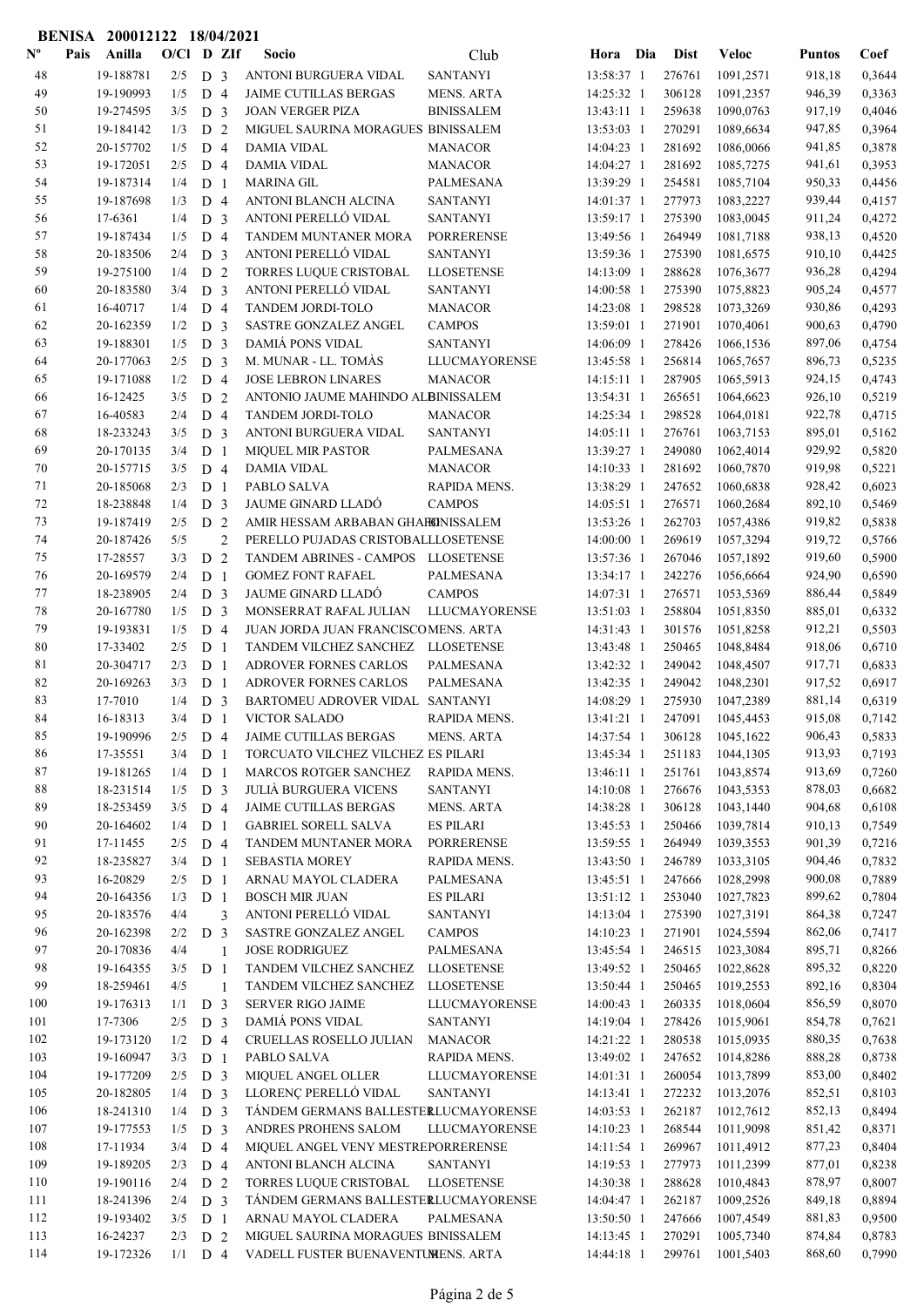|                           |      | BENISA 200012122 18/04/2021 |              |                                  |                |                                                              |                                        |                          |                  |                      |                  |                  |
|---------------------------|------|-----------------------------|--------------|----------------------------------|----------------|--------------------------------------------------------------|----------------------------------------|--------------------------|------------------|----------------------|------------------|------------------|
| $\mathbf{N}^{\mathbf{o}}$ | Pais | Anilla                      | $O/C1$ D ZIf |                                  |                | Socio                                                        | Club                                   | Hora Dia                 | Dist             | <b>Veloc</b>         | <b>Puntos</b>    | Coef             |
| 115                       |      | 17-13022                    | 1/5          | D <sub>3</sub>                   |                | PROHENS MAS, TOMEU                                           | <b>CAMPOS</b>                          | 14:12:42 1               | 267844           | 1000.5379            | 841,85           | 0,9020           |
| 116                       |      | 19-170872                   | 1/4          | D <sub>3</sub>                   |                | GINARD GINARD, JULIÀ                                         | <b>CAMPOS</b>                          | 14:13:17 1               | 268391           | 1000,4013            | 841,73           | 0,9080           |
| 117                       |      | 17-20395                    | 3/4          | D <sub>4</sub>                   |                | TANDEM JORDI-TOLO                                            | <b>MANACOR</b>                         | 14:43:59 1               | 298528           | 998,4771             | 865,94           | 0,8234           |
| 118                       |      | 19-172836                   | 4/4          |                                  | $\overline{4}$ | TANDEM JORDI-TOLO                                            | <b>MANACOR</b>                         | 14:44:01 1               | 298528           | 998,3658             | 865,84           | 0,8304           |
| 119                       |      | 20-173846                   | 4/5          |                                  | 3              | <b>JOAN VERGER PIZA</b>                                      | <b>BINISSALEM</b>                      | 14:05:06 1               | 259638           | 998,2238             | 839,90           | 0,9629           |
| 120<br>121                |      | 19-189177<br>19-189143      | 2/5<br>3/5   | D <sub>3</sub><br>D <sub>3</sub> |                | <b>JULIÀ BURGUERA VICENS</b><br><b>JULIÀ BURGUERA VICENS</b> | <b>SANTANYI</b><br><b>SANTANYI</b>     | 14:23:12 1<br>14:23:18 1 | 276676<br>276676 | 994,5219<br>994,1646 | 836,79<br>836,49 | 0,9112<br>0,9188 |
| 122                       |      | 18-241535                   | 1/4          | D <sub>3</sub>                   |                | <b>BERNAT BONET</b>                                          | <b>LLUCMAYORENSE</b>                   | 14:06:57 1               | 259604           | 991,0441             | 833,86           | 0,9873           |
| 123                       |      | 19-177251                   | 4/5          |                                  | 3              | MIQUEL ANGEL OLLER                                           | <b>LLUCMAYORENSE</b>                   | 14:08:04 1               | 260054           | 988,5479             | 831,76           | 0,9937           |
| 124                       |      | 20-167903                   | 3/5          | D <sub>3</sub>                   |                | MIQUEL ANGEL OLLER                                           | <b>LLUCMAYORENSE</b>                   | 14:08:04 1               | 260054           | 988,5479             | 831,76           | 1,0017           |
| 125                       |      | 17-14759                    | 3/4          | D <sub>3</sub>                   |                | TÁNDEM GERMANS BALLESTERLUCMAYORENSE                         |                                        | 14:10:22 1               | 262187           | 988,0178             | 831,31           | 1,0016           |
| 126                       |      | 18-227783                   | 4/4          |                                  | 1              | <b>MIQUEL MIR PASTOR</b>                                     | PALMESANA                              | 13:57:23 1               | 249080           | 986,9114             | 863,85           | 1,0627           |
| 127                       |      | 17-33507                    | 5/5          |                                  | 1              | TANDEM VILCHEZ SANCHEZ                                       | <b>LLOSETENSE</b>                      | 13:59:09 1               | 250465           | 985,5007             | 862,61           | 1,0652           |
| 128                       |      | 19-191095                   | 4/5          |                                  | $\overline{4}$ | <b>JAIME CUTILLAS BERGAS</b>                                 | <b>MENS. ARTA</b>                      | 14:55:45 1               | 306128           | 985,1263             | 854,36           | 0,8784           |
| 129                       |      | 17-26617                    | 5/5          |                                  | 4              | JAIME CUTILLAS BERGAS                                        | <b>MENS. ARTA</b>                      | 14:55:53 1               | 306128           | 984,7038             | 854,00           | 0,8853           |
| 130                       |      | 18-236280                   | 3/5          | D <sub>4</sub>                   |                | TANDEM MUNTANER MORA                                         | <b>PORRERENSE</b>                      | 14:14:13 1               | 264949           | 984,1478             | 853,51           | 1,0308           |
| 131                       |      | 16-18816                    | 4/4          |                                  | 1              | <b>VICTOR SALADO</b>                                         | RAPIDA MENS.                           | 13:56:24 1               | 247091           | 982,8600             | 860,30           | 1,1138           |
| 132<br>133                |      | 20-157736<br>20-167947      | 4/5<br>5/5   |                                  | $\overline{4}$ | <b>DAMIA VIDAL</b><br>MIQUEL ANGEL OLLER                     | <b>MANACOR</b><br><b>LLUCMAYORENSE</b> | 14:31:54 1<br>14:09:59 1 | 281692<br>260054 | 981,8473<br>981,3976 | 851,52<br>825,74 | 0,9844<br>1,0744 |
| 134                       |      | 20-169526                   | 3/4          | D <sub>1</sub>                   | 3              | <b>GOMEZ FONT RAFAEL</b>                                     | <b>PALMESANA</b>                       | 13:53:02 1               | 242276           | 976,7881             | 854,99           | 1,1620           |
| 135                       |      | 17-28072                    | 4/4          |                                  | 1              | TORCUATO VILCHEZ VILCHEZ ES PILARI                           |                                        | 14:02:25 1               | 251183           | 975,7837             | 854,11           | 1,1291           |
| 136                       |      | 20-172940                   | 3/5          | D <sub>2</sub>                   |                | LLUC LLABRES DEYA                                            | <b>BINISSALEM</b>                      | 14:13:49 1               | 261917           | 974,3332             | 847,53           | 1,0909           |
| 137                       |      | 19-188224                   | 1/2          | D 4                              |                | PERE NICOLAU NOGUERA                                         | <b>SANTANYI</b>                        | 14:39:49 1               | 287151           | 973,9985             | 844,71           | 1,0023           |
| 138                       |      | 20-184654                   | 1/2          | D <sub>2</sub>                   |                | <b>TOMEU VICH</b>                                            | RAPIDA MENS.                           | 14:15:42 1               | 263564           | 973,6387             | 846,92           | 1,1000           |
| 139                       |      | 19-182590                   | 4/5          |                                  | $\overline{2}$ | LLUC LLABRES DEYA                                            | <b>BINISSALEM</b>                      | 14:15:12 1               | 261917           | 969,3449             | 843,19           | 1,1149           |
| 140                       |      | 20-162125                   | 2/5          | D <sub>3</sub>                   |                | PROHENS MAS, TOMEU                                           | <b>CAMPOS</b>                          | 14:23:38 1               | 267844           | 961,2777             | 808,81           | 1,0981           |
| 141                       |      | 15-36334                    | 2/4          | D <sub>3</sub>                   |                | GINARD GINARD, JULIÀ                                         | <b>CAMPOS</b>                          | 14:24:38 1               | 268391           | 959,7962             | 807,57           | 1,1037           |
| 142                       |      | 17-7647                     | 4/5          |                                  | 3              | ANTONI BURGUERA VIDAL                                        | <b>SANTANYI</b>                        | 14:33:24 1               | 276761           | 959,6429             | 807,44           | 1,0779           |
| 143                       |      | 20-161627                   | 1/2          | D <sub>3</sub>                   |                | BARCELÓ SAGRERA, SALVADORAMPOS                               |                                        | 14:30:11 1               | 273542           | 959,1795             | 807,05           | 1,0983           |
| 144                       |      | 17-7124                     | 2/4          | D <sub>3</sub>                   |                | BARTOMEU ADROVER VIDAL SANTANYI                              |                                        | 14:32:51 1               | 275930           | 958,5895             | 806,55           | 1,0964           |
| 145<br>146                |      | 19-183896<br>18-231580      | 2/4<br>4/5   | D <sub>2</sub>                   | 3              | FERRER RAMIS, GUILLEM<br><b>JULIÀ BURGUERA VICENS</b>        | <b>BINISSALEM</b><br><b>SANTANYI</b>   | 14:30:02 1<br>14:34:01 1 | 273167<br>276676 | 958,3686<br>957,3012 | 833,64<br>805,47 | 1,1151<br>1,1086 |
| 147                       |      | 19-173507                   | 1/2          | D <sub>4</sub>                   |                | BLANQUER DOMENGE GUILLERMANACOR                              |                                        | 14:44:18 1               | 286188           | 956,1911             | 829,27           | 1,0791           |
| 148                       |      | 18-253606                   | 2/2          | D <sub>4</sub>                   |                | <b>JOSE LEBRON LINARES</b>                                   | <b>MANACOR</b>                         | 14:46:15 1               | 287905           | 955,7012             | 828,84           | 1,0800           |
| 149                       |      | 20-164224                   | 1/2          | D <sub>1</sub>                   |                | <b>SASTRE SANNA PABLO</b>                                    | <b>ES PILARI</b>                       | 14:07:51 1               | 249752           | 950,1693             | 831,69           | 1,2533           |
| 150                       |      | 20-169516                   | 4/4          |                                  | 1              | <b>GOMEZ FONT RAFAEL</b>                                     | <b>PALMESANA</b>                       | 14:00:14 1               | 242276           | 949,2334             | 830,87           | 1,3007           |
| 151                       |      | 20-156800                   | $1/1$ D 4    |                                  |                | SALVADOR VADELL NADAL                                        | <b>MANACOR</b>                         | 14:58:07 1               | 296953           | 948,3781             | 822,49           | 1,0683           |
| 152                       |      | 19-189144                   | 5/5          |                                  | 3              | <b>JULIÀ BURGUERA VICENS</b>                                 | <b>SANTANYI</b>                        | 14:38:29 1               | 276676           | 942,7316             | 793,21           | 1,1542           |
| 153                       |      | 20-180617                   | 1/2          | D <sub>4</sub>                   |                | JULIA CASSELLAS GELABERT MENS. ARTA                          |                                        | 15:08:25 1               | 304666           | 942,0232             | 816,98           | 1,0550           |
| 154                       |      | 20-180682                   | 2/2          | D <sub>4</sub>                   |                | JULIA CASSELLAS GELABERT MENS. ARTA                          |                                        | 15:08:47 1               | 304666           | 940,9564             | 816,05           | 1,0619           |
| 155                       |      | 20-174646                   | 2/2          | D <sub>2</sub>                   |                | <b>ARROM MORRO, LUIS</b>                                     | <b>BINISSALEM</b>                      | 14:29:44 1               | 267638           | 939,9602             | 817,63           | 1,2167           |
| 156                       |      | 19-169095                   | 3/5          | D <sub>3</sub>                   |                | PROHENS MAS, TOMEU                                           | <b>CAMPOS</b>                          | 14:30:07 1               | 267844           | 939,4190             | 790,42           | 1,2236           |
| 157                       |      | 20-300581                   | 2/4          | D <sub>1</sub>                   |                | <b>MARINA GIL</b>                                            | PALMESANA                              | 14:16:40 1               | 254581           | 937,1080             | 820,25           | 1,2956           |
| 158<br>159                |      | 17-7276<br>18-260536        | 3/5<br>1/2   | D <sub>3</sub>                   |                | DAMIÁ PONS VIDAL<br>LLADO BONET JOSE                         | <b>SANTANYI</b><br><b>LA DEPORTIVA</b> | 14:44:02 1<br>14:09:42 1 | 278426<br>245435 | 931,0868<br>927,2195 | 783,41<br>811,60 | 1,1922<br>1,3610 |
| 160                       |      | 19-160302                   | 2/3          | D <sub>1</sub><br>D <sub>2</sub> |                | PEDRO QUETGLAS GAMUNDI INQUENSE                              |                                        | 14:42:12 1               | 271332           | 912,9610             | 794,14           | 1,2388           |
| 161                       |      | 20-162389                   | 1/5          | D <sub>3</sub>                   |                | ANTONI SERRA BONET                                           | <b>SANTANYI</b>                        | 14:48:30 1               | 276377           | 910,6326             | 766,20           | 1,2238           |
| 162                       |      | 20-187174                   | 1/3          | D <sub>4</sub>                   |                | SOLER MESTRE, PEDRO                                          | <b>PORRERENSE</b>                      | 14:53:14 1               | 280544           | 910,1676             | 789,35           | 1,2131           |
| 163                       |      | 20-161652                   | 2/2          | D <sub>3</sub>                   |                | BARCELÓ SAGRERA, SALVADORAMPOS                               |                                        | 14:46:13 1               | 273542           | 908,1237             | 764,09           | 1,2519           |
| 164                       |      | 18-236428                   | 4/5          |                                  | $\overline{4}$ | TANDEM MUNTANER MORA                                         | <b>PORRERENSE</b>                      | 14:38:02 1               | 264949           | 904,1599             | 784,14           | 1,3004           |
| 165                       |      | 18-260051                   | 1/3          | D <sub>1</sub>                   |                | <b>RIBOT RAMIS TONI</b>                                      | <b>ES PILARI</b>                       | 14:21:55 1               | 242133           | 874,3894             | 765,36           | 1,4316           |
| 166                       |      | 19-177052                   | 2/4          | D <sub>3</sub>                   |                | <b>BERNAT BONET</b>                                          | <b>LLUCMAYORENSE</b>                   | 14:43:16 1               | 259604           | 870,3755             | 732,33           | 1,3434           |
| 167                       |      | 16-33061                    | 4/5          |                                  | 3              | PROHENS MAS, TOMEU                                           | <b>CAMPOS</b>                          | 14:55:51 1               | 267844           | 861,6503             | 724,99           | 1,3099           |
| 168                       |      | 20-183411                   | 3/3          | D <sub>4</sub>                   |                | ANTONI BLANCH ALCINA                                         | <b>SANTANYI</b>                        | 15:08:54 1               | 277973           | 858,2062             | 744,29           | 1,2697           |
| 169                       |      | 20-155964                   | 1/5          | D 4                              |                | ACEDO ORTEGA ENRIQUE                                         | <b>MANACOR</b>                         | 15:30:14 1               | 296163           | 857,8633             | 743,99           | 1,1988           |
| 170                       |      | 17-7333                     | 4/5          |                                  | 3              | DAMIÁ PONS VIDAL                                             | <b>SANTANYI</b>                        | 15:10:26 1               | 278426           | 855,5546             | 719,86           | 1,2827           |
| 171<br>172                |      | 17-28180<br>20-157809       | 1/4<br>5/5   | D 4                              |                | CASTOR SASTRE BERNARDO<br><b>DAMIA VIDAL</b>                 | <b>LLOSETENSE</b><br><b>MANACOR</b>    | 15:33:51 1<br>15:16:39 1 | 296813<br>281692 | 850,8327             | 737,89           | 1,2103           |
| 173                       |      | 17-14598                    | 2/5          | D <sub>3</sub>                   | $\overline{4}$ | ANDRES PROHENS SALOM                                         | <b>LLUCMAYORENSE</b>                   | 15:01:30 1               | 268544           | 849,3653<br>848,4803 | 736,62<br>713,91 | 1,2828<br>1,3534 |
| 174                       |      | 18-246413                   | 2/5          | D <sub>4</sub>                   |                | JUAN JORDA JUAN FRANCISCOMENS. ARTA                          |                                        | 15:40:29 1               | 301576           | 848,3548             | 735,74           | 1,2121           |
| 175                       |      | 20-168371                   | 3/5          | D 3                              |                | M. MUNAR - LL. TOMÀS                                         | LLUCMAYORENSE                          | 14:50:29 1               | 256814           | 840,6809             | 707,34           | 1,4316           |
| 176                       |      | 18-232967                   | 3/4          | D <sub>3</sub>                   |                | BARTOMEU ADROVER VIDAL SANTANYI                              |                                        | 15:14:22 1               | 275930           | 837,7593             | 704,89           | 1,3400           |
| 177                       |      | 20-168375                   | 4/5          |                                  | 3              | M. MUNAR - LL. TOMÀS                                         | LLUCMAYORENSE                          | 14:56:12 1               | 256814           | 825,2378             | 694,35           | 1,4479           |
| 178                       |      | 19-189861                   | 1/4          | D <sub>2</sub>                   |                | MUNTANER ORELL JOSE                                          | A. POLLESINA                           | 15:30:26 1               | 284696           | 824,1706             | 716,91           | 1,3135           |
| 179                       |      | 20-602272                   | 1/2          | D <sub>2</sub>                   |                | VALENTIN LUCESCU                                             | A. POLLESINA                           | 15:36:13 1               | 287033           | 817,2534             | 710,89           | 1,3101           |
| 180                       |      | 20-155942                   | 2/5          | D 4                              |                | ACEDO ORTEGA ENRIQUE                                         | <b>MANACOR</b>                         | 15:49:11 1               | 296163           | 813,2250             | 705,28           | 1,2768           |
| 181                       |      | 18-227188                   | $3/4$ D 1    |                                  |                | <b>MARINA GIL</b>                                            | PALMESANA                              | 14:59:56 1               | 254581           | 808,3647             | 707,56           | 1,4936           |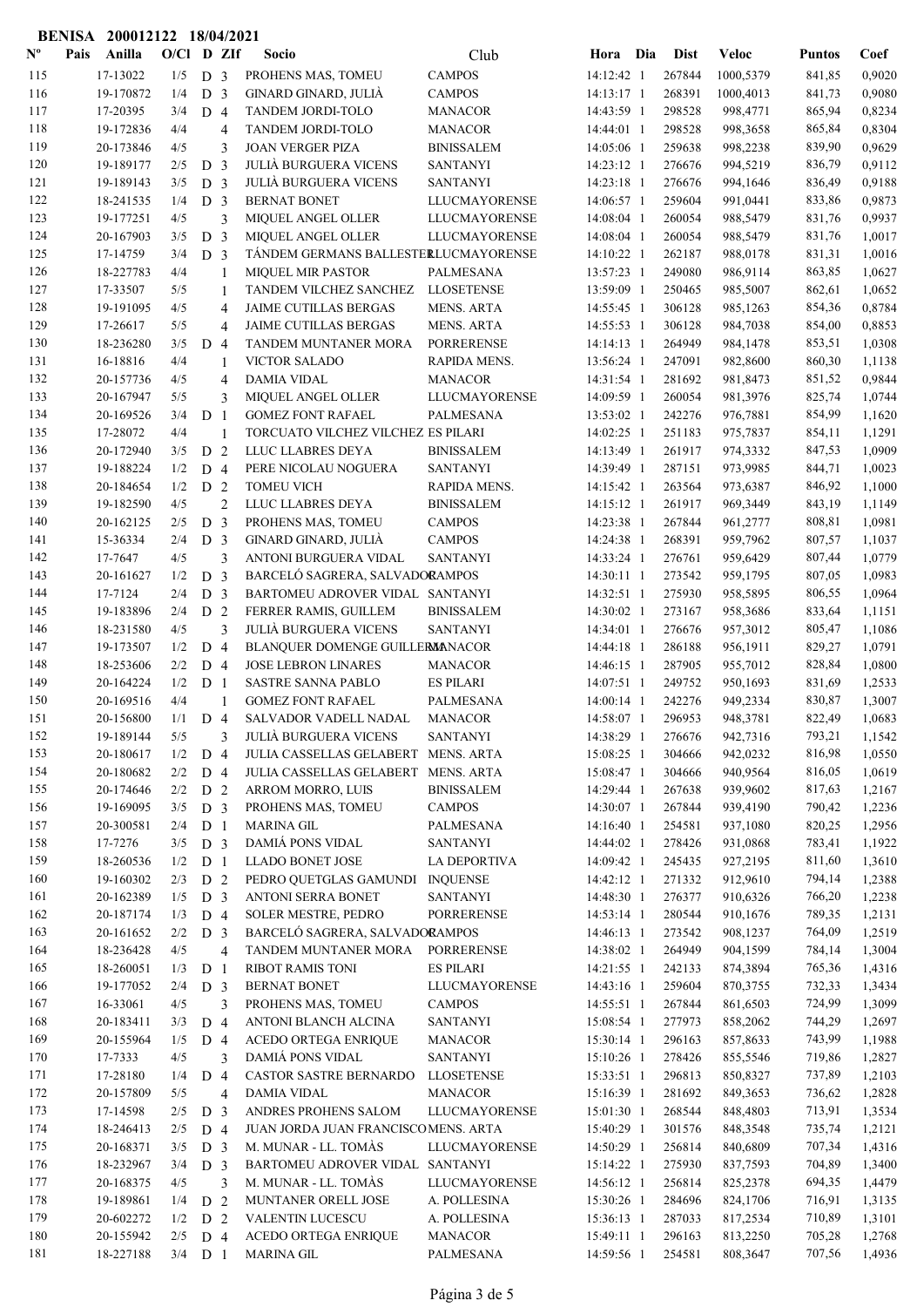|                           |      | BENISA 200012122 18/04/2021 |              |                       |                     |                                                                           |                                |                          |                  |                      |                  |                  |
|---------------------------|------|-----------------------------|--------------|-----------------------|---------------------|---------------------------------------------------------------------------|--------------------------------|--------------------------|------------------|----------------------|------------------|------------------|
| $\mathbf{N}^{\mathbf{o}}$ | Pais | Anilla                      | $O/C1$ D ZIf |                       |                     | Socio                                                                     | Club                           | Hora Dia                 | <b>Dist</b>      | <b>Veloc</b>         | <b>Puntos</b>    | Coef             |
| 182                       |      | 18-239810                   | 1/3          | D <sub>3</sub>        |                     | PROHENS VICENS, TOMEU                                                     | <b>CAMPOS</b>                  | 15:16:41 1               | 267951           | 807,8519             | 679,72           | 1,4270           |
| 183                       |      | 18-236130                   | 2/3          | D <sub>4</sub>        |                     | <b>SOLER MESTRE, PEDRO</b>                                                | <b>PORRERENSE</b>              | 15:34:57 1               | 280544           | 801,6688             | 695,26           | 1,3704           |
| 184                       |      | 19-189339                   | 2/2          | D <sub>2</sub>        |                     | <b>TOMEU VICH</b>                                                         | RAPIDA MENS.                   | 15:14:48 1               | 263564           | 799,1631             | 695,15           | 1,4666           |
| 185                       |      | 20-187600                   | 1/4          | D <sub>2</sub>        |                     | <b>GUILLERMO FLUXA MULET</b>                                              | <b>LLOSETENSE</b>              | 15:19:38 1               | 265229           | 792,5959             | 689,44           | 1,4654           |
| 186                       |      | 20-169413                   | 1/2          | D <sub>2</sub>        |                     | J.C ADROVER "GRANJA S'ALZ PALMESANA                                       |                                | 15:20:22 1               | 265509           | 791,6976             | 688,66           | 1,4717           |
| 187                       |      | 19-181315                   | 4/4          |                       | $\mathbf{1}$        | <b>SEBASTIA MOREY</b>                                                     | RAPIDA MENS.                   | 14:57:15 1               | 246789           | 790,3571             | 691,80           | 1,5919           |
| 188                       |      | 20-155935                   | 3/5          | D <sub>4</sub>        |                     | <b>ACEDO ORTEGA ENRIQUE</b>                                               | <b>MANACOR</b>                 | 16:01:06 1               | 296163           | 787,4581             | 682,93           | 1,3336           |
| 189                       |      | 18-238996                   | 3/4          | D <sub>3</sub>        |                     | <b>JAUME GINARD LLADÓ</b>                                                 | <b>CAMPOS</b>                  | 15:36:53 1               | 276571           | 785,9736             | 661,31           | 1,4356           |
| 190                       |      | 19-171748                   | 1/4          | D <sub>4</sub>        |                     | TRUYOLS SANSO SEBASTIAN                                                   | <b>MANACOR</b>                 | 15:57:18 1               | 291997           | 784,3057             | 680,20           | 1,3670           |
| 191                       |      | 18-259410                   | 2/3          | D <sub>1</sub>        |                     | <b>BOSCH MIR JUAN</b>                                                     | <b>ES PILARI</b>               | 15:14:17 1               | 253040           | 768,4567             | 672,63           | 1,5858           |
| 192                       |      | 19-175437                   | 2/4          | D <sub>1</sub>        |                     | <b>GABRIEL SORELL SALVA</b>                                               | <b>ES PILARI</b>               | 15:12:18 1               | 250466           | 765,2490             | 669,82           | 1,6104           |
| 193                       |      | 20-182842                   | 2/4          | D <sub>3</sub>        |                     | LLORENÇ PERELLÓ VIDAL<br>LLORENÇ PERELLÓ VIDAL                            | <b>SANTANYI</b>                | 15:41:06 1               | 272232           | 764,4819             | 643,23           | 1,4894           |
| 194<br>195                |      | 20-183718<br>19-188994      | 3/4<br>4/4   | D <sub>3</sub>        | 3                   | BARTOMEU ADROVER VIDAL SANTANYI                                           | <b>SANTANYI</b>                | 15:41:10 1               | 272232<br>275930 | 764,3388             | 643,11<br>643,09 | 1,4971<br>1,4847 |
| 196                       |      | 16-41172                    | 2/4          | D <sub>4</sub>        |                     | TRUYOLS SANSO SEBASTIAN                                                   | <b>MANACOR</b>                 | 15:46:01 1<br>16:08:31 1 | 291997           | 764,3137<br>761,3672 | 660,30           | 1,4102           |
| 197                       |      | 20-169844                   | 3/5          | D <sub>2</sub>        |                     | TONI RAMON OLIVER "TRO"                                                   | <b>PALMESANA</b>               | 15:38:19 1               | 266304           | 753,7261             | 655,63           | 1,5541           |
| 198                       |      | 19-189081                   | 1/4          | D <sub>3</sub>        |                     | <b>JULIÀ BURGUERA FERRER</b>                                              | <b>SANTANYI</b>                | 15:54:22 1               | 277804           | 752,1090             | 632,82           | 1,4973           |
| 199                       |      | 18-248623                   | 1/1          | D <sub>4</sub>        |                     | JUAN SERVERA SERVERA                                                      | <b>MANACOR</b>                 | 16:27:13 1               | 296169           | 736,3419             | 638,60           | 1,4116           |
| 200                       |      | 20-169842                   | 4/5          |                       | $\overline{2}$      | TONI RAMON OLIVER "TRO"                                                   | <b>PALMESANA</b>               | 15:46:56 1               | 266304           | 735,7819             | 640,02           | 1,5778           |
| 201                       |      | 19-273088                   | 4/5          |                       | $\overline{2}$      | ANTONIO JAUME MAHINDO ALBINISSALEM                                        |                                | 15:46:46 1               | 265651           | 734,3159             | 638,75           | 1,5896           |
| 202                       |      | 20-171248                   | 1/2          | $\mathbf D$           | $\overline{2}$      | PEDRO A. PAYERAS OLIVER                                                   | <b>INQUENSE</b>                | $16:10:51$ 1             | 281582           | 729,7706             | 634,79           | 1,5071           |
| 203                       |      | 20-168045                   | 3/4          | D <sub>3</sub>        |                     | <b>BERNAT BONET</b>                                                       | LLUCMAYORENSE                  | 15:44:48 1               | 259604           | 721,5231             | 607,08           | 1,6428           |
| 204                       |      | 19-178492                   | 1/4          | D <sub>2</sub>        |                     | TONI PUJOL CALAFELL                                                       | <b>PORRERENSE</b>              | 15:38:49 1               | 253359           | 716,0742             | 622,88           | 1,6916           |
| 205                       |      | 19-169763                   | 3/5          | D <sub>3</sub>        |                     | ANDRES PROHENS SALOM                                                      | <b>LLUCMAYORENSE</b>           | 16:01:22 1               | 268544           | 713,5170             | 600,35           | 1,6037           |
| 206                       |      | 18-238973                   | 4/4          |                       | 3                   | JAUME GINARD LLADÓ                                                        | <b>CAMPOS</b>                  | 16:16:21 1               | 276571           | 706,7101             | 594,62           | 1,5648           |
| 207                       |      | 19-189961                   | 2/4          | D <sub>2</sub>        |                     | MUNTANER ORELL JOSE                                                       | A. POLLESINA                   | 16:27:51 1               | 284696           | 706,7047             | 614,73           | 1,5275           |
| 208                       |      | 19-190457                   | 1/1          | D <sub>2</sub>        |                     | NUÑEZ TORRES JUAN DE DIOS A. POLLESINA                                    |                                | 16:30:24 1               | 285906           | 705,2442             | 613,46           | 1,5284           |
| 209                       |      | 18-255404                   | 2/4          | D <sub>4</sub>        |                     | CASTOR SASTRE BERNARDO LLOSETENSE                                         |                                | 16:46:29 1               | 296813           | 704,2105             | 610,73           | 1,4793           |
| 210                       |      | 20-164440                   | 2/3          | D <sub>1</sub>        |                     | JAUME OLIVER ANTONIA                                                      | <b>ES PILARI</b>               | 15:43:39 1               | 252265           | 703,3738             | 615,67           | 1,7489           |
| 211                       |      | 19-178735                   | 2/4          | D <sub>2</sub>        |                     | TONI PUJOL CALAFELL                                                       | <b>PORRERENSE</b>              | 15:48:26 1               | 253359           | 697,1265             | 606,40           | 1,7496           |
| 212                       |      | 20-173842                   | 5/5          |                       | 3                   | <b>JOAN VERGER PIZA</b>                                                   | <b>BINISSALEM</b>              | 15:57:47 1               | 259638           | 696,4850             | 586,02           | 1,7154           |
| 213                       |      | 19-193600                   | 3/4          | D <sub>2</sub>        |                     | <b>TORRES LUQUE CRISTOBAL</b>                                             | <b>LLOSETENSE</b>              | 16:40:42 1               | 288628           | 694,3180             | 603,95           | 1,5504           |
| 214                       |      | 18-245639                   | 3/5          | D <sub>2</sub>        |                     | MARTI VALLES GUILLERMO                                                    | <b>BINISSALEM</b>              | 16:06:41 1               | 264095           | 691,9218             | 601,87           | 1,7023           |
| 215                       |      | 17-12881                    | 2/3          | D <sub>3</sub>        |                     | PROHENS VICENS, TOMEU                                                     | <b>CAMPOS</b>                  | 16:12:24 1               | 267951           | 691,6649             | 581,96           | 1,6857           |
| 216<br>217                |      | 20-181281<br>20-186466      | 3/5<br>2/2   | D <sub>4</sub>        |                     | JUAN JORDA JUAN FRANCISCOMENS. ARTA<br>GORNALS FERRER MIGUEL ANGORRERENSE |                                | 17:01:10 1<br>16:22:58 1 | 301576<br>272467 | 691,4238<br>684,6478 | 599,64           | 1,5047<br>1,6732 |
| 218                       |      | 20-186393                   | 1/2          | D <sub>4</sub><br>D 4 |                     | NADAL PERELLO GABRIEL                                                     | <b>PORRERENSE</b>              | 16:47:37 1               | 288904           | 683,6077             | 593,77<br>592,87 | 1,5852           |
| 219                       |      | 20-167797                   | 2/5          | D <sub>3</sub>        |                     | MONSERRAT RAFAL JULIAN                                                    | LLUCMAYORENSE                  | 16:06:14 1               | 258804           | 678,8598             | 571,19           | 1,7777           |
| 220                       |      | 19-189090                   | 2/4          | D <sub>3</sub>        |                     | <b>JULIÀ BURGUERA FERRER</b>                                              | <b>SANTANYI</b>                | 16:34:53 1               | 277804           | 677,7636             | 570,27           | 1,6637           |
| 221                       |      | 17-28216                    | 3/4          | D <sub>4</sub>        |                     | CASTOR SASTRE BERNARDO                                                    | <b>LLOSETENSE</b>              | 17:03:50 1               | 296813           | 676,3684             | 586,59           | 1,5642           |
| 222                       |      | 19-188724                   | 5/5          |                       | 3                   | ANTONI BURGUERA VIDAL                                                     | <b>SANTANYI</b>                | 16:38:02 1               | 276761           | 670,0694             | 563,79           | 1,6852           |
| 223                       |      | 17-21262                    | 3/4          | D <sub>4</sub>        |                     | TRUYOLS SANSO SEBASTIAN                                                   | <b>MANACOR</b>                 | 17:00:48 1               | 291997           | 670,0252             | 581,09           | 1,6044           |
| 224                       |      | 20-187630                   | 2/4          | D <sub>2</sub>        |                     | <b>GUILLERMO FLUXA MULET</b>                                              | <b>LLOSETENSE</b>              | 16:24:14 1               | 265229           | 664,3458             | 577,88           | 1,7743           |
| 225                       |      | 18-246405                   | 4/5          |                       | 4                   | JUAN JORDA JUAN FRANCISCOMENS. ARTA                                       |                                | 17:20:14 1               | 301576           | 662,4647             | 574,53           | 1,5674           |
| 226                       |      | 19-175352                   | 2/3          | D <sub>1</sub>        |                     | <b>RIBOT RAMIS TONI</b>                                                   | <b>ES PILARI</b>               | 15:51:02 1               | 242133           | 661,5053             | 579,02           | 1,9609           |
| $227\,$                   |      | 20-169105                   | 4/4          |                       | 1                   | <b>MARINA GIL</b>                                                         | PALMESANA                      | 16:11:54 1               | 254581           | 658,0021             | 575,95           | 1,8732           |
| 228                       |      | 20-172630                   | 3/4          | D <sub>2</sub>        |                     | FERRER RAMIS, GUILLEM                                                     | <b>BINISSALEM</b>              | 16:46:33 1               | 273167           | 648,0062             | 563,67           | 1,7535           |
| 229                       |      | 18-248800                   | 4/5          |                       | 4                   | ACEDO ORTEGA ENRIQUE                                                      | <b>MANACOR</b>                 | 17:28:18 1               | 296163           | 639,2467             | 554,39           | 1,6244           |
| 230                       |      | 18-260863                   | 3/3          | D <sub>1</sub>        |                     | JAUME OLIVER ANTONIA                                                      | <b>ES PILARI</b>               | 16:22:05 1               | 252265           | 635,2949             | 556,07           | 1,9154           |
| 231                       |      | 19-177797                   | 1/2          | D <sub>3</sub>        |                     | JAUME SASTRE JUAN                                                         | LLUCMAYORENSE                  | 16:33:49 1               | 259661           | 635,1527             | 534,41           | 1,8690           |
| 232                       |      | 19-189103                   | 3/4          | D <sub>3</sub>        |                     | <b>JULIÀ BURGUERA FERRER</b>                                              | <b>SANTANYI</b>                | 17:06:12 1               | 277804           | 629,6555             | 529,79           | 1,7545           |
| 233                       |      | 18-245721                   | 4/5          |                       | $\overline{2}$      | MARTI VALLES GUILLERMO                                                    | <b>BINISSALEM</b>              | 16:44:41 1               | 264095           | 629,2721             | 547,37           | 1,8535           |
| 234                       |      | 20-182659                   | 2/5          | D <sub>3</sub>        |                     | ANTONI SERRA BONET                                                        | SANTANYI                       | 17:04:57 1               | 276377           | 628,2009             | 528,56           | 1,7787           |
| 235                       |      | 15-48918                    | 5/5          |                       | 3                   | DAMIÁ PONS VIDAL                                                          | <b>SANTANYI</b>                | 17:08:43 1               | 278426           | 627,4860             | 527,96           | 1,7732           |
| 236                       |      | 18-257926                   | 5/5          |                       | 4                   | TANDEM MUNTANER MORA                                                      | <b>PORRERENSE</b>              | 16:53:17 1               | 264949           | 618,6302             | 536,51           | 1,8713           |
| 237                       |      | 19-182300                   | 2/3          | D <sub>2</sub>        |                     | LLORENÇ AMENGUAL BENNASBANISSALEM                                         |                                | 16:51:30 1               | 263632           | 618,1290             | 537,68           | 1,8886           |
| 238<br>239                |      | 17-32687<br>18-245723       | 2/4<br>5/5   | D <sub>1</sub>        |                     | MARCOS ROTGER SANCHEZ                                                     | RAPIDA MENS.                   | 16:33:39 1               | 251761<br>264095 | 616,0798             | 539,26           | 1,9860           |
| 240                       |      | 18-240830                   | 4/5          |                       | $\overline{c}$<br>1 | MARTI VALLES GUILLERMO<br>ARNAU MAYOL CLADERA                             | <b>BINISSALEM</b><br>PALMESANA | 16:57:01 1<br>16:31:47 1 | 247666           | 611,3074<br>608,8401 | 531,75<br>532,92 | 1,9012<br>2,0358 |
| 241                       |      | 19-170845                   | 3/4          | D <sub>3</sub>        |                     | GINARD GINARD, JULIÀ                                                      | <b>CAMPOS</b>                  | 17:06:36 1               | 268391           | 607,7695             | 511,37           | 1,8864           |
| 242                       |      | 15-27849                    | 4/4          |                       | 4                   | CASTOR SASTRE BERNARDO                                                    | <b>LLOSETENSE</b>              | 17:55:07 1               | 296813           | 605,5966             | 525,21           | 1,7129           |
| 243                       |      | 20-164207                   | 2/2          | D <sub>1</sub>        |                     | <b>SASTRE SANNA PABLO</b>                                                 | <b>ES PILARI</b>               | 16:37:56 1               | 249752           | 604,8240             | 529,40           | 2,0440           |
| 244                       |      | 20-171312                   | 2/2          | D <sub>2</sub>        |                     | PEDRO A. PAYERAS OLIVER                                                   | <b>INQUENSE</b>                | 17:37:47 1               | 281582           | 595,5836             | 518,07           | 1,8204           |
| 245                       |      | 20-157996                   | 5/5          |                       | 4                   | ACEDO ORTEGA ENRIQUE                                                      | <b>MANACOR</b>                 | 18:12:05 1               | 296163           | 584,0519             | 506,52           | 1,7379           |
| 246                       |      | 18-259528                   | 3/4          | D <sub>1</sub>        |                     | <b>GABRIEL SORELL SALVA</b>                                               | <b>ES PILARI</b>               | 17:00:56 1               | 250466           | 574,5512             | 502,91           | 2,0634           |
| 247                       |      | 18-236599                   | 1/2          | D <sub>4</sub>        |                     | GONZALEZ SITJAR JOSE MANUPORRERENSE                                       |                                | 17:48:15 1               | 275127           | 569,3264             | 493,75           | 1,8861           |
| 248                       |      | 17-12175                    | $1/3$ D 3    |                       |                     | BARCELÓ GARCIES, JAUME                                                    | <b>CAMPOS</b>                  | 17:40:45 1               | 268406           | 564,1745             | 474,69           | 1,9411           |